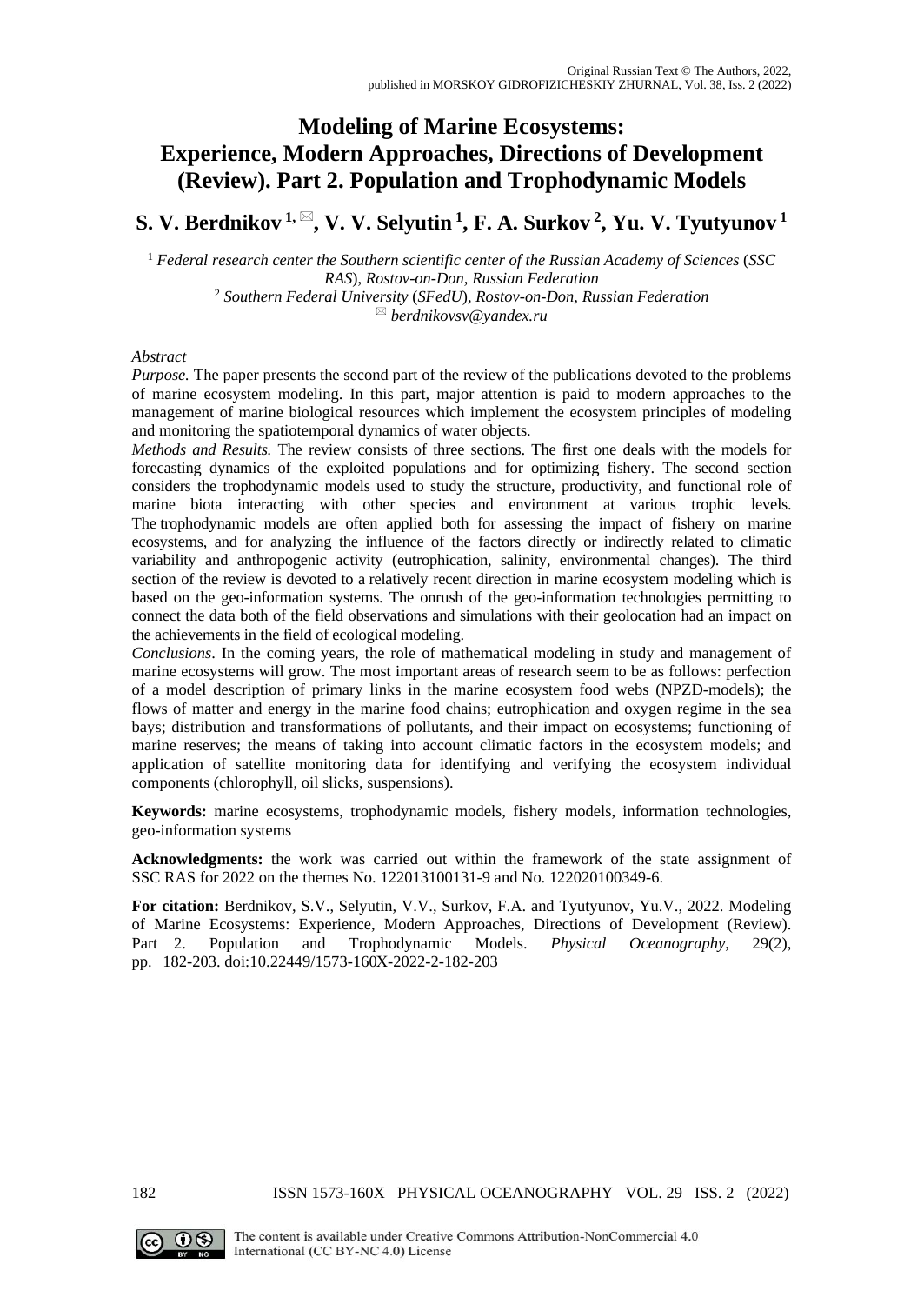*Dedicated to the memory of academician I.I. Vorovich*

*All models are wrong, but some models are useful.* G. E. P. Box

#### **Introduction**

This paper presents the second part of the review of the works devoted to the modeling of marine ecosystems. In this part of the review, the main attention is paid to models that facilitate the study of the structure, dynamics, productivity, and functional role of marine biota elements interacting with each other and with the environment at various trophic levels. It is the models of trophodynamics that demonstrate the application of the ecosystem approach to the management of marine biological resources to the greatest extent. Trophodynamic models are used both to assess fishery impact on marine ecosystems and to analyze the impact of factors directly or indirectly related to climate variability and anthropogenic activities (eutrophication, salinity, habitat variation).

The rapid development of geoinformation technologies, which provide linking of field observation data and the results of simulation modeling experiments with their georeferencing, could not but affect achievements in the field of modeling marine ecological systems. The field of GIS-based models has appeared – the models of marine ecosystems based on a geographic information system (GIS) developed for the sea. The third section is devoted to this field.

In conclusion, the results of the work performed are summed up and generalizing conclusions about the trends in further development and changes in the role of mathematical modeling in the study and management of marine ecosystems are given.

### **1. Models of marine fishery management**

The tasks of managing ecosystems of such complex natural water bodies as the sea can pursue various goals related to solving the problems of navigation, design, construction, and maintenance of hydrotechnical and energy facilities, creation of recreational areas, fishing, fish farming, mariculture growing, protection of rare endemic species of animals and plants, preventing the invasion of harmful invaders [1]. These tasks are formulated and solved by different departments, the goals of which often contradict each other. Moreover, even within the framework of one task, for example, related to the optimization of the catch of certain fish species, it is impossible to limit oneself to one single economic criterion: an increase in catches can simultaneously reduce their stability [1–3], increase or, conversely, reduce the risk of collapse of the exploited population (see  $[3-9]$  and work <sup>1</sup>), or change the species composition of the existing trophic community [6, 10] as a result of the displacement of autochthonous species by less valuable invasive species.

<sup>1</sup> Tyutyunov, Yu.V., Senina, I.N. and Titova, L.I., 2000. [Economic and Ecological Criteria for Optimizing the Fishery of the Azov Zander: Simulation Modeling Experience]. In: G. A. Ugolnitsky, 2000. *Ecology*. Moscow: Vuzovskaya Kniga, pp. 58-78 (in Russian).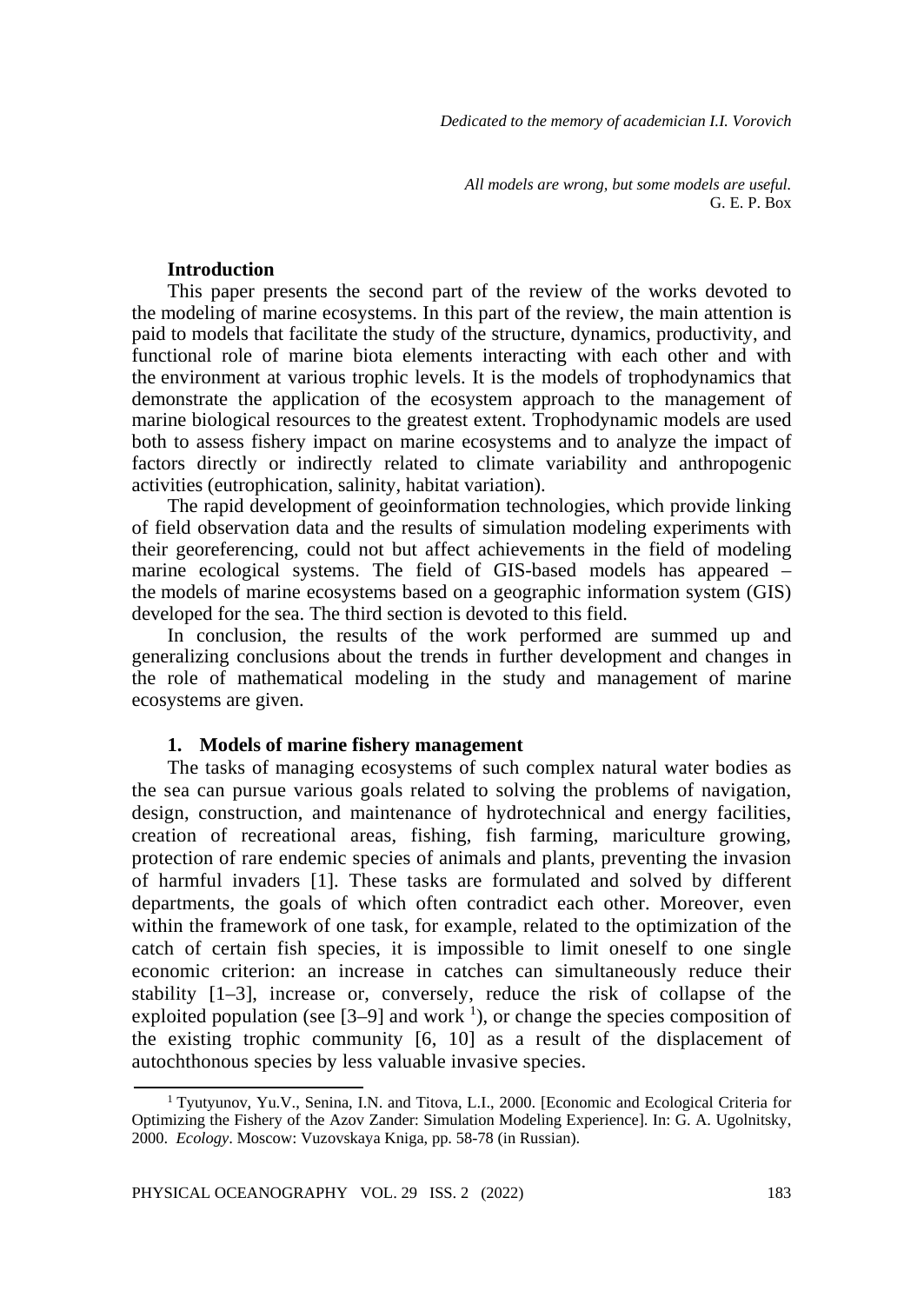For instance, the collapse of the Pacific sardine population in the 1940s was explained by Clark [5] as a combination of overfishing and interspecific competition. In addition to other fish, representatives of other taxa can also be food competitors of commercial species. Thus, after the increase in the salinity of the Sea of Azov to 13‰ in 1976–1977, the food competition of the Azov planktophages – sprat and anchovy – with the Black Sea jellyfish (root-mouthed jellies and eared aurelia) has significantly intensified. The situation became even more complicated after 1988 during the period of a mass invasion of the Sea of Azov by the comb jelly *Mnemiopsis leydei* [11–14].

The management of marine aquacenoses, which provides for the impact either on the entire ecosystem or on a separate population of fish, mammals, or arthropods, should be based on a comprehensive analysis of the consequences of the decisions made, taking into account the multicriteria of emerging optimization problems [1]. Accordingly, the development of model tools to justify ecosystem management involves the construction of not one (universal) model, but a complex of mathematical models that describe different aspects of the control object functioning in different detail [15].

The traditional tasks associated with the management of marine ecosystems are forecasting of dynamics and optimization of fisheries. When solving these problems, it should be borne in mind that the nonlinearity of models of harvested population dynamics can generate complex (chaotic) regimes even in point systems of small dimensions [16–22]. This is all the truer for detailed simulation models, which in general form are a system of nonlinear equations, which describe the processes of temporal transformation of the simulated system state vector, depending on dynamically varying external (biotic, abiotic, and anthropogenic) factors [1, 2, 7, 15, 23]. The situation is additionally complicated by the need to take into account spatial, size, and age structures in fishing models [24–32], as well as the openness of population systems to external, including stochastic influences [1–3, 7, 33–38].

Although the theory of fishery management is based on single-species population models [4, 5, 16, 39, 40], this review focuses more on the approaches required when solving practical problems of multi-species fisheries [41] using ecosystem principles of marine resource management. An example of such an ecosystem model is the Gadget model developed by an international group of scientists [42, 43], which is designed for short-term forecasting of the effects of various fishing scenarios, as well as for analyzing the historical dynamics of a multispecies community of exploited populations. The model was applied for the most economically and ecologically significant species of the Barents Sea – cod, capelin, juvenile herring, and Minke whales (Minke whales and cod are predators; capelin, juvenile herring, and cod are prey) [42, 44, 45]. The Gadget model is based on a detailed description of biological processes (growth, maturation, predation, etc.) and has the ability to simulate the spatiotemporal dynamics of an ecosystem.

Another model for assessing population dynamics, MULTIFAN CL (MFCL) [46], was developed for a comprehensive assessment of the fishery in terms of age structure, population parameters of growth, mortality, and reproduction, identified on the basis of time series of data on catch, fishing effort, and length of individuals. This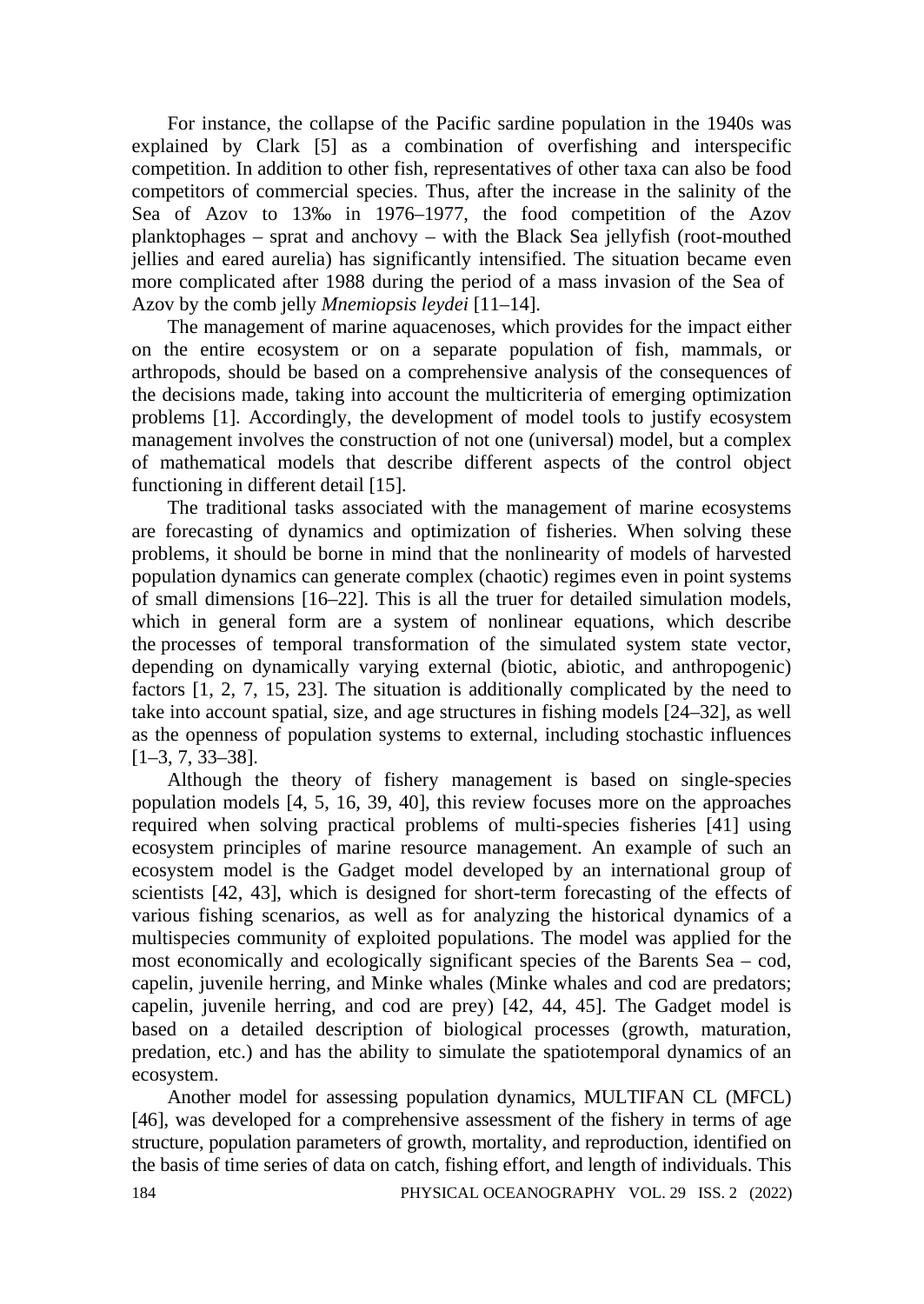model is an improved version of the previously developed MULTIFAN system, which is based on statistical methods for analyzing empirical time series. Information about the length of individuals in the MFCL system was calculated from the data of fishing statistics and then used to model the age dynamics of the population. The model includes Bayesian parameter estimation and estimation of confidence intervals for the model parameters. The simulation system, which combines such structural modules as a model of spatial heterogeneity, a model of natural age-related mortality, a model of spatial distribution and movement of individuals, a growth model that depends on population density, as well as a fishing model that takes into account seasonal fluctuations in the catch, has been tested with the study of tuna population dynamics in the South Pacific.

Further development of the tuna fish population dynamics modeling project is the SEAPODYM model, which was developed specifically for studying the climate effects on tropical tuna species. This is one of the few models capable of predicting the spatial dynamics of fish populations taking into account the variability of marine ecosystems [38, 47–51]. The model calculates the spatial distribution of densities of both the food resource and the studied population (tuna or other species), structured by age groups. Movements in population densities are determined by the availability of food and environmental factors, which also set the conditions for reproduction. The model takes into account climate variability using three-dimensional data describing the physical and biochemical variables of the ocean, such as temperature, currents, the concentration of oxygen dissolved in water, the abundance of phytoplankton, and the depth of the euphotic (illuminated) level [50–52].

The Norwegian ecological model NORWECOM [53, 54] is designed to predict the size of the cod population living in the Barents and Norwegian Seas. The ROMS ocean water circulation calculation module [55–57] is integrated into the model for simulating natural conditions. The calculations were performed over a 25-year period (1982–2007) for the North Atlantic region. The simulated time series of the volume of water flows, primary production, cod larvae drift, taking into account temperature fields, were analyzed using the data from VPA estimates of 3-year-old cod juveniles in the Barents Sea.

The NORWECOM system includes the following components: a model of the environment's physical characteristics ROMS, a description of the dynamics of three nutrients (nitrogen, phosphorus, silicon), the primary production of diatoms and flagellates, the secondary production of the copepod *Calanus finmarchicus*, which is one of the main zooplankton species of the Northeast Atlantic. The modeling highlights two main ecosystem factors: climate and fisheries. For certain regions of the sea, pollution processes, invasions of alien species, and habitat disturbance may also be of importance. However, it should be noted that these additional processes do not have a large impact on the fish populations of the North Atlantic and the Barents Sea. The model implements numerical three-dimensional modeling of water circulation, hydrography, primary production, and drift of cod larvae. The system is designed to provide an ecosystem approach when carrying out marine research and developing measures to manage marine ecosystems. The calculations provided the analysis of the influence of the sea and lower trophic levels physics on cod juveniles and their migration. Prediction of the juveniles' PHYSICAL OCEANOGRAPHY VOL. 29 ISS. 2 (2022) 185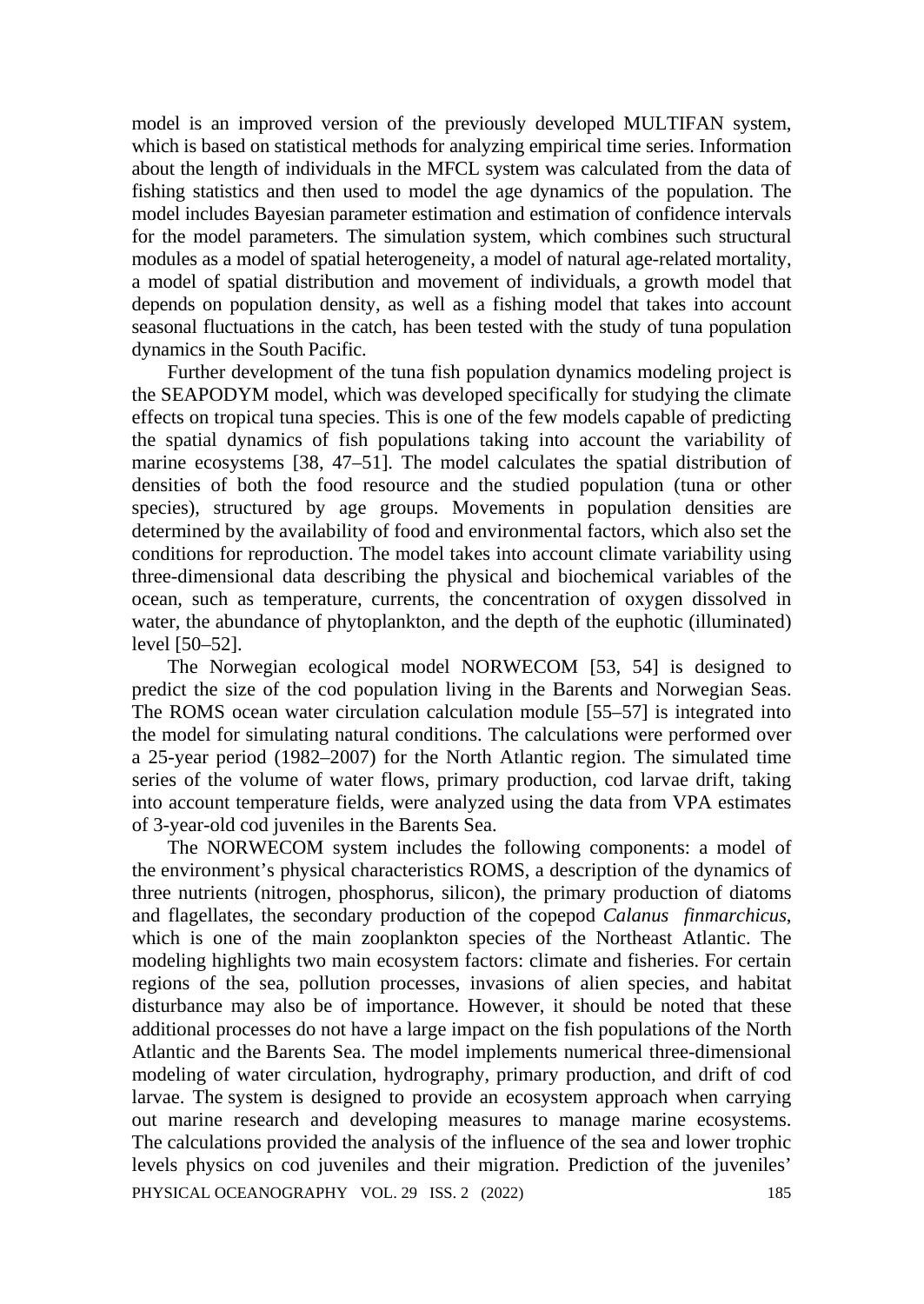number dynamics makes it possible to substantiate measures for a timely response to changes in the size of the population.

The work [58] uses the Bayesian statistical method (which has recently been increasingly applied in combination with traditional methods for estimating the stocks of fish populations) to manage fisheries under conditions of uncertainty. The problem of uncertainty in the fishery regulation is solved by the authors of the paper by determining the posterior probability of the potential results of each management option. This probability can be determined using information about the target population (e.g. minimum age at which bycatch begins, relative abundance rates) as well as tentative probability distributions of model population parameters (e.g. reproduction function parameters) based on the data from similar fish populations. Later, the Bayesian approach was applied to verify the theoretical stock – recruitment relationships for the population of the western Atlantic bluefin tuna [59].

An alternative approach was applied in the study [60] devoted to estimating the natural mortality of fish based on various models of population dynamics. To parameterize the population dynamics models for 12 benthic fish populations, a large amount of various information was used, which was converted into a single format. In addition to estimating mortality, the authors considered the problems of identifying density-dependent models of fish stock recruitment such as the Beverton–Holt dependence [61], as well as correct consideration for migrations in age-structured models of the dynamics of exploited fish populations [62].

In the conclusion of the section, we are to dwell on our own experience in modeling the population dynamics of the northeastern Atlantic cod, which has been the main object of fishing in the Barents Sea for many decades [63].

The ICES Arctic Fisheries Working Group assesses the cod fishery stock, forecasts it, and makes recommendations on the total allowable catch (TAC) using the XSA Advanced Survival Analysis model using fishery statistics. However, as noted in [64, 65], the use of a single method for estimating reserves is fraught with the fact that the assumptions used in the calculations for a number of years inevitably give an error that can be assessed in a comparative analysis of the data. Calculation results must be compared with forecasts obtained using other methods. There are several methods for estimating the stock of cod: the mathematical models ICA, AMCI, SMS, etc. used within the framework of the ICES, the TISVPA (Triple Instantaneous Separable VPA) model developed by the Russian Federal Research Institute of Fisheries and Oceanography (VNIRO) [66–68], information technologybased GIS methods [65], and the synoptic method [69]. The last three methods showed close estimates of the size of the commercial stock, approximately 1.6 times higher than the results of the XSA method. Based on the results of a comparative analysis of these methods, VNIRO specialists raise the question of the need to switch to the models that take into account the cod stocks in the Barents Sea more adequately [70–72].

Based on the data on the trawl catches in August – November 1970–2013 using a statistical regression model [73], the long-term dynamics of the structure and localization of the distribution of commercial concentrations of the northeastern Arctic cod during the feeding period was studied. The authors revealed the spatial differentiation of aggregations in the northwestern and southern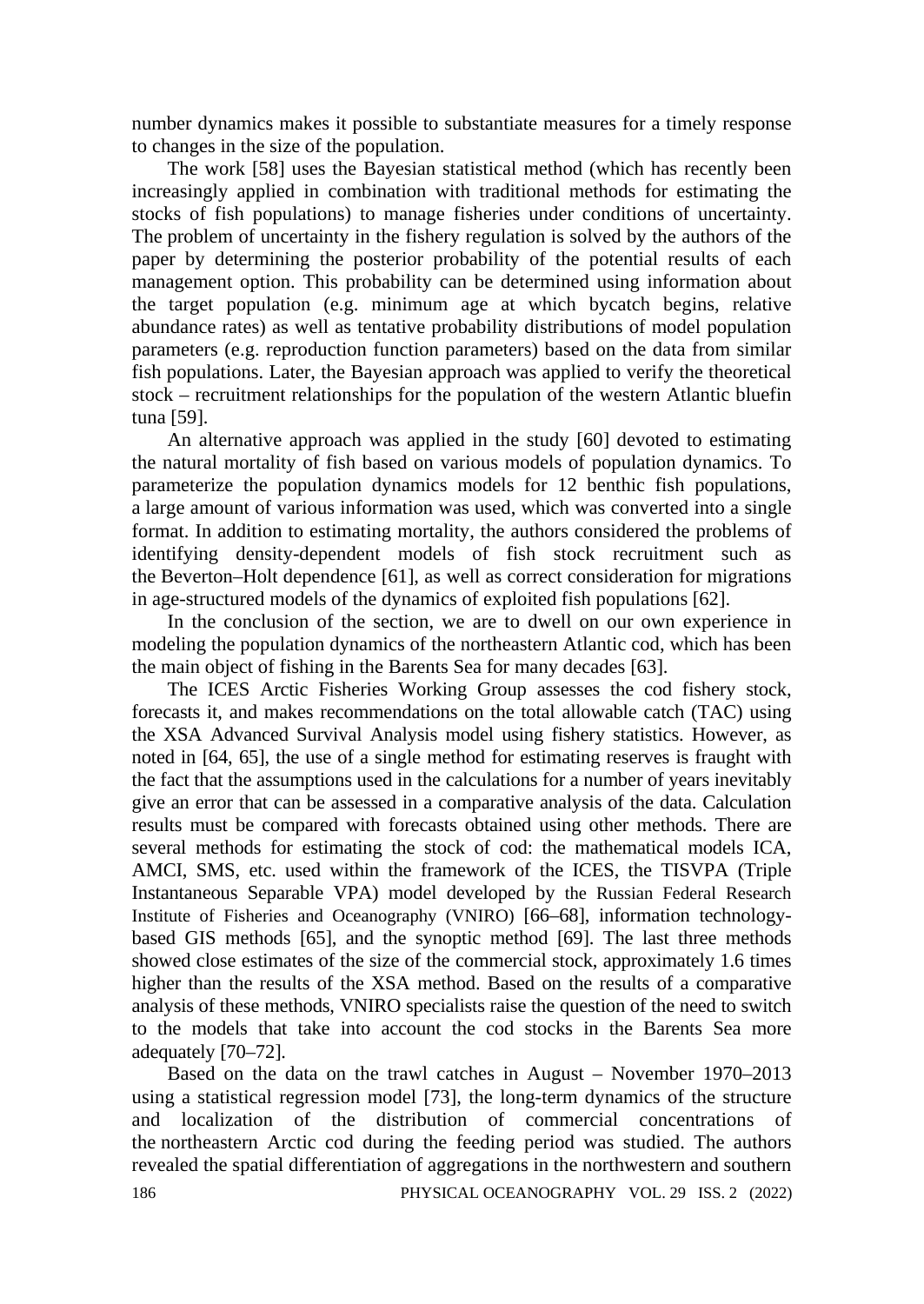regions and proposed an explanation for the shift of commercial aggregations in the northeast direction observed over several years. According to the hypothesis put forward in [73], the shift in the coordinates of the geographic centers of cod aggregations is explained by the response of the cod population to warming in the period after 1983. However, allowing to identify the relationships between the coordinates of cod aggregations and climatic characteristics, the statistical model does not explain the mechanism of the observed phenomenon. For solving such problems, simulation models should be used.

The ShareFish 2.0 simulation model – a cod population dynamics model [74], was developed to study the effectiveness of territorial measures for the protection of marine environment and rational use of biological resources of the Barents Sea. Subsequently, the model was improved by taking into account spatial features (spawning and feeding migrations, distribution of fishing effort in accordance with [75]) and applied to assess the impact of harvest on the dynamics of the cod stock and catch [76].

The mechanism of the population size self-regulation, represented in the model by nine age classes, is a decrease in the rate of reproduction with an increase in stock. This effect is described by one of the two most commonly used Ricker or Beverton–Holt relationships in modeling fish populations [4, 16]. The scheme of seasonal redistribution (migrations) of individuals over the range, taking into account the influence of climatic fluctuations in the population spatial behavior, was implemented using a GIS-based approach and monthly maps of the Russian cod fishery in the Barents Sea for a 30-year period from 1977 to 2006.

Simulation calculations of the cod abundance dynamics and biomass for a period of 60 years (1949–2008) made it possible to explain the observed dynamics and identify a group of key factors, including a change in the direction of feeding migrations of the adult population, depending on the intensity of the Atlantic waters inflow, which determines the sea thermal regime, the dependence of population reproduction on capelin stocks, increased mortality of juveniles in abnormally cold years, and technical improvement of fishing gear (types of vessels in the fishery) since 1982 [63, 77]. Thus, the models need to take into account the influence of climatic factors and ecosystem interactions on the fish life cycle.

The ecosystem approach to the management of marine bioresources currently being developed in the Barents Sea should ultimately contribute to the convergence of the two considered approaches to assessing the state of harvested populations: models of trophodynamics and models of population dynamics [63]. Their integration and (or) mutual exchange of data should contribute to the development of environmentally sound TAC values when the stocks of harvested populations are considered in relation to each other and with other parts of the ecosystem.

## **2. Trophodynamic models**

The development of marine ecosystem models aimed at studying the structure, dynamics, productivity, and functional role of marine biota interacting with each other and with the environment at various trophic levels was started at least four decades ago [78]. At the same time, many iconic models have appeared over the past decade [79–81].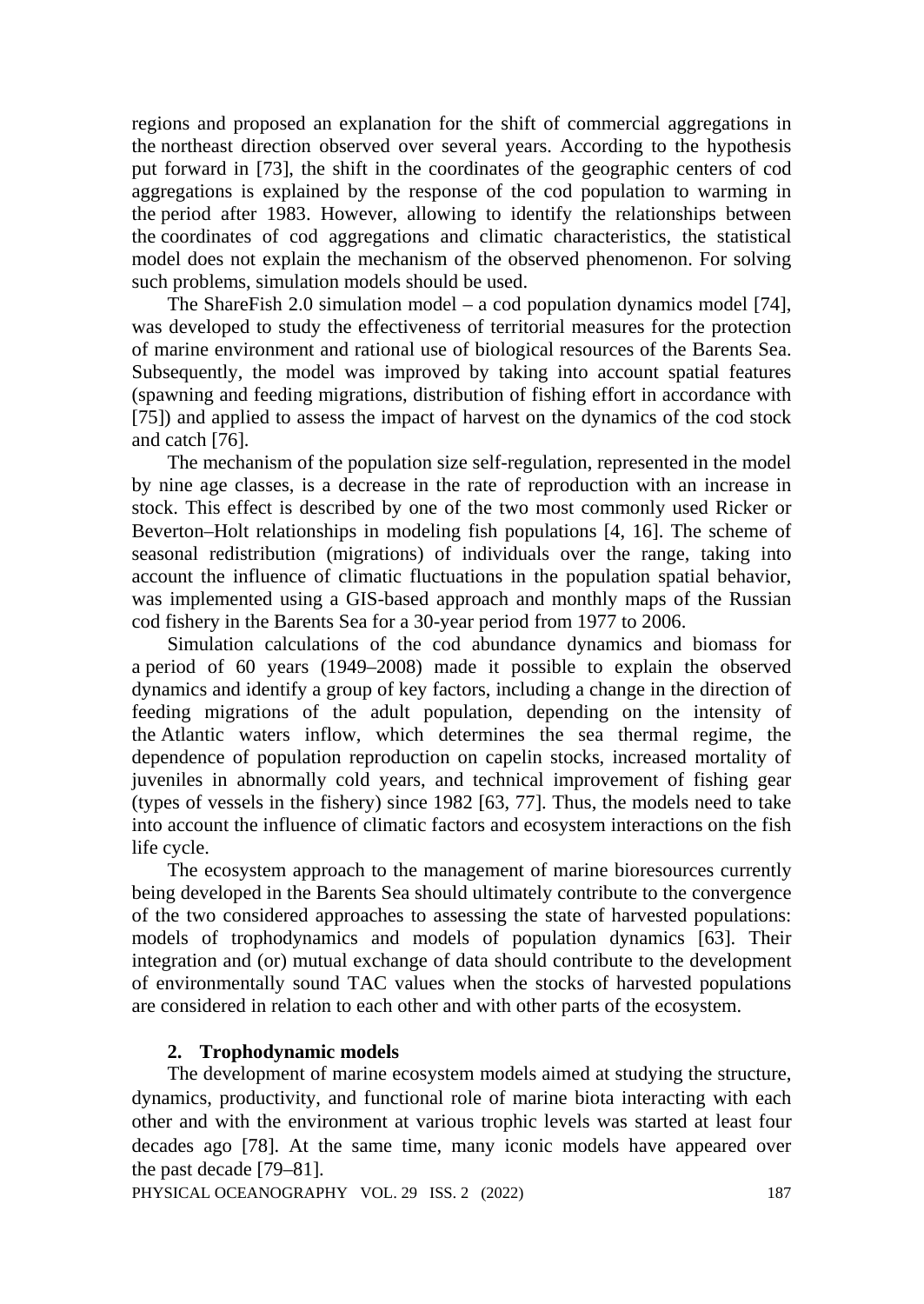The most widely used approach is the one used by the authors of the Ecopath with Ecosim (EwE) model complex, which has been actively developed since the 1990s [82, 83]. EwE consists of three interrelated components: Ecopath is a static structure of the mass balance of different trophic levels; Ecosim is a dynamic simulation model of various components of the marine ecosystem; Ecospace is a system module designed to study the spatial features of ecosystems [84].

The following trends and prospects of the EwE approach can be pointed out.

EwE clearly focuses on trophodynamics, like its global offshoot EcoOcean [85], is widely used primarily for studying the potential impact of fisheries on aquatic ecosystems and management options, as well as for assessing the impact of climate change [86] and other human activities [87]. The EwE approach has been applied by a large international group of scientists to advance this database-driven ecosystem modeling methodology to the 66 large marine ecosystems (LME) currently defined [88, 89].

Over the period of 1984–2014, more than 430 models using the EwE approach were published and collected in the specialized EcoBase database [90]. EcoBase is an online repository of information on the EwE models published worldwide in the scientific literature (http://sirs.agrocampus-ouest.fr/EcoBase/).

The following trends and perspectives of the EwE approach can be pointed out.

In general, there has been an increasing complexity of EwE models over time to include more functional groups, but much of the recent EwE development has focused on some species (or taxa) of particular interest.

Over the past three decades, the research questions addressed using EwE models have gradually become more diverse. At the same time, the use of EwE models for fisheries management from an ecosystem approach has grown, especially during the period when developments were funded by national fisheries agencies.

Despite the development of the Ecosim procedure that allows modeling of ecosystem dynamics, the static Ecopath module has also (and frequently) been used to analyze changes in ecosystems over time. At the same time, the so-called copies of Ecopath models for different time periods are being developed. This is a simpler (and complementary) approach than running simulations with Ecosim, which is a more complex and data-intensive procedure.

Based on the analysis of the best examples of the Ecopath with Ecosim application, efforts are being made to expand the capabilities of the complex through various techniques that improve the quality of models [91].

The Ecospace module [92] was rarely used, in about 7% of studies carried out using EwE, despite its complementarity with Ecosim. Recent improvements of this module [93, 94] have not yet been widely adopted. Significant prospects for the use of Ecospace are associated with integration with geographic information systems [95].

With the release of the sixth version of the EwE software, users were given access to the source code of the model. Thus, it is expected that EwE developers will increasingly lean towards creating their own plugins, for example using the R programming language [96].

Along with the assessments of fishery impact on marine ecosystems, the EwE software package is increasingly used to analyze the impact of factors such as eutrophication, salinity, and habitat change, which are directly or indirectly related to climate variability and anthropogenic activities [87].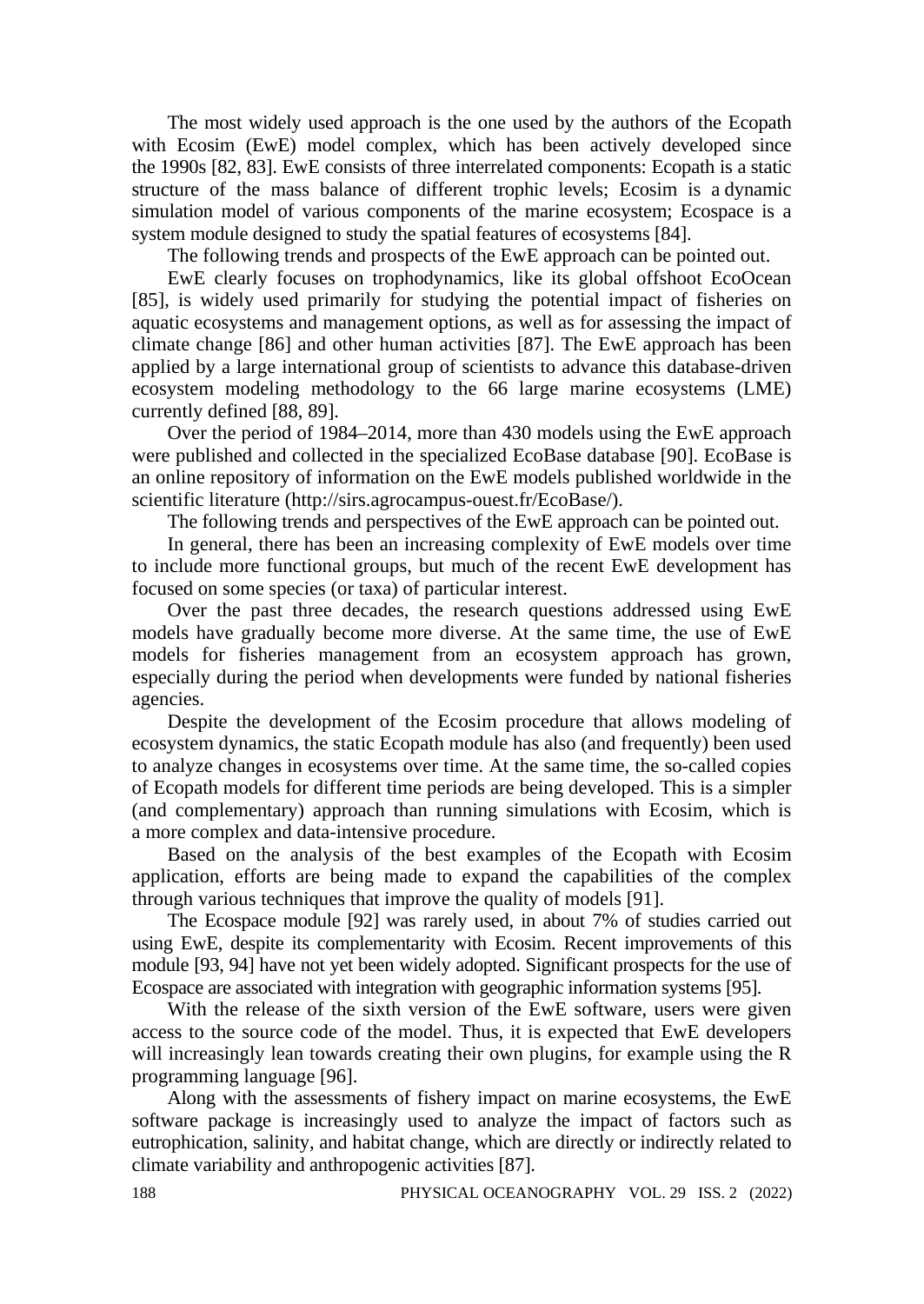In Russia, the EwE approach is impractical. The Russian Fisheries Agency does not use ecosystem approaches to the management of sea fish resources in its area of responsibility. There are examples of using the Ecopath module for the ecosystems of the Black, Barents, Okhotsk, and Bering Seas [97], as well as separately for the Barents Sea [63], Sea of Okhotsk [98], and the western part of the Bering Sea [99], but these studies are more of an academic nature.

Another flexible model representing food web dynamics is OSMOSE (Objectoriented Simulator of Marine ecOSystems Exploitation), an object-oriented software package for modeling the exploitation of marine ecosystems. OSMOSE [100] simulates such indicators as growth, mortality, nutrition, and reproduction of "superindividuals" moving along a spatial grid. This model describes trophodynamic interactions between 10–20 species (depending on the ecosystem) and models the entire life cycle of fish from eggs, larvae to juveniles and adults. It does not use an a priori food web or diet matrix (as in the EwE approach), but interactions between species create trophic relationships, making this model suitable for considering the effects of global change on marine ecosystems [101]. OSMOSE has been applied for studying the role of marine protected areas [102] in the conservation of biological resources, as well as to study the combined effects of climate change and overexploitation on fish productivity and distribution. The complex can interact with biogeochemical models [101]. Both OSMOSE and EwE have been used to study the impact of invasive species on the distribution and abundance of living marine resources [103].

In addition to the considered approaches, we will present our own experience in the field of modeling the trophodynamics of the Sea of Azov and the Black Sea ecosystems. The MTBASE 1.1 (Model Trophodynamic the Black and Azov Seas Ecosystems) <sup>2</sup> model was developed to study the problem of the *Mnemiopsis leydei* immigration into the Azov–Black Sea basin [104]. The modeling approach was dictated by incomplete data on many of the key processes associated with catastrophic ecosystem changes that have affected fisheries in these inland seas since the late 1980s.

This model includes two food webs: 21 components in the Black Sea ecosystem and 11 components in the Sea of Azov ecosystem. Some variables, such as anchovy and mnemiopsis, are common for the two ecosystems, so there is an exchange of these components through the Kerch Strait (both passive with currents for plankton and active – seasonal migrations – for anchovy). The model takes into account the influence of such exogenous factors as water temperature, salinity in the Black Sea, water temperature, salinity and river runoff in the Sea of Azov, and water exchange through the Kerch Strait. Primary production is considered an external factor and should be calculated using other approaches (models). The simulation considered three scenarios covering the period of 1966– 1998 and divided into three stages. Model identification was carried out on the basis of 1996–1982 data, verification on the basis of 1983–1993 data, and the last stage (1994–1998) was used to check the reliability of the model.

<sup>2</sup> Food and Agriculture Organization of the United Nations. *MTBASE 1.1 - Model of Trophodynamics of Black-Azov Ecosystem*. 2022. [online] Available at: https://www.fao.org/fishery/en/topic/16080/en [Accessed: 20 March 2022].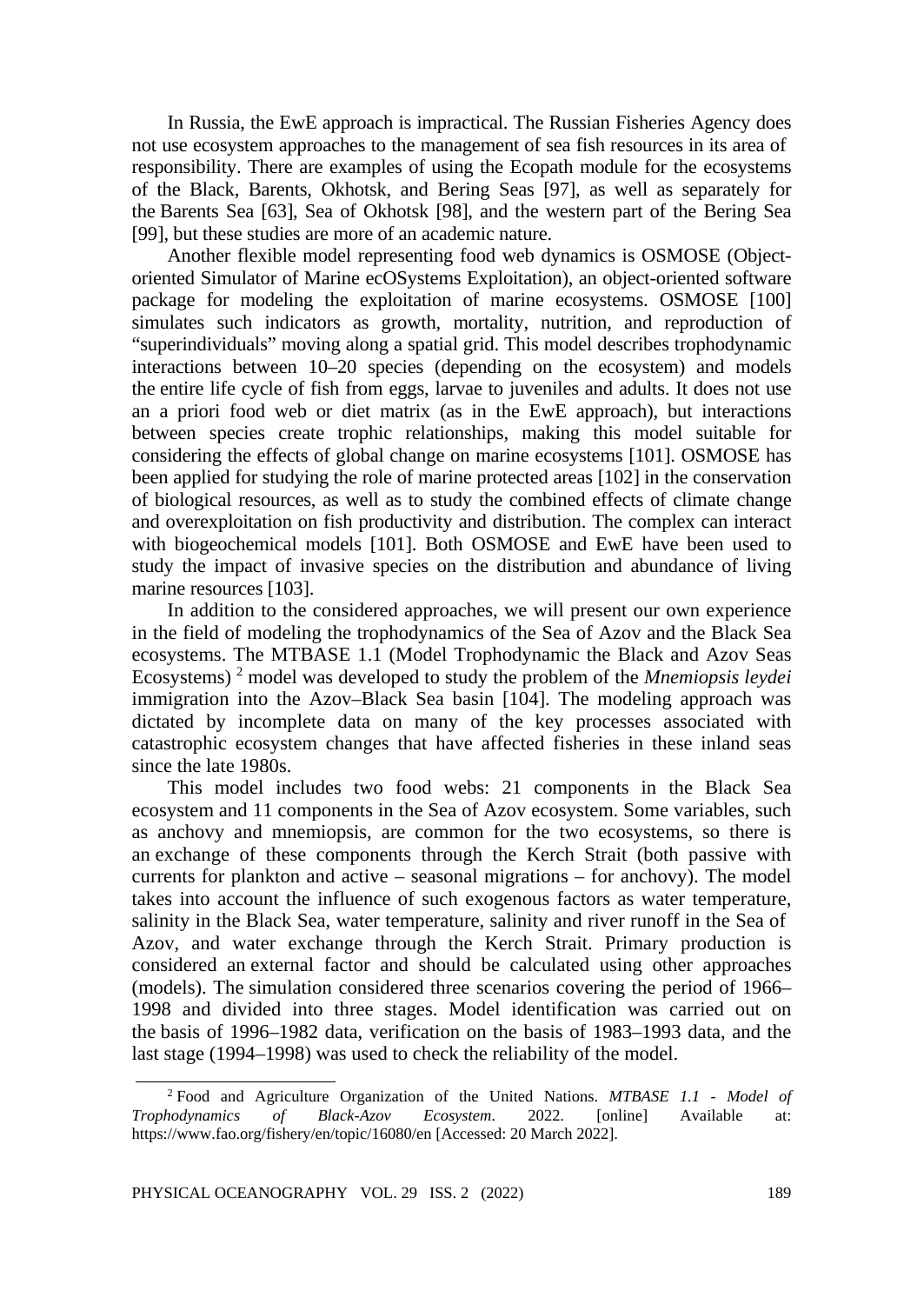Although the MTBASE 1.1 model was developed independently of the EwE approach, it implements, albeit not in a general form, but in relation to the conditions of the Azov-Black Sea region, the principles of the Ecopath, Ecosim, and Ecospace. It is necessary to note the following points, which give grounds to believe that for the period of the late 1990s it was an innovative development:

– the age structure of the anchovy population from larval stages to adults was built into the trophodynamic model. Thus, non-nutritional interactions such as spawning and age transitions were explicitly included in the model. The same approach provided more flexibility in considering the changes in the dietary spectrum as the size and age of the anchovy population increased, as well as the fishery impact;

– the model made it possible to study the role of the invasion of alien species into the marine ecosystem, while the fact of invasion was considered as an element of perturbation of the existing food web due to the emergence of a new species that began to compete for food resources;

– the model made it possible to obtain an assessment of the influence of external factors and internal non-food interactions on the dynamics of the Black Sea and the Sea of Azov ecosystems during 1966–1998 period. Changes in external factors (water temperature and salinity, water exchange between the Sea of Azov and the Black Sea) influenced the dynamics of the food web components through the changes in the habitat and primary production of the organic matter directly through such a link as phytoplankton.

Thus, the features of the model considered above enable us to attribute it to the category of composite (hybrid) models. This class of models includes a broader set of ecological processes (migrations, feeding, reproduction, habitat use), basic biophysical factors (e.g., temperature and salinity), a more complete food web, and often nutrient dynamics and cycles. This is achieved by combining several modeling methods, either by connecting different models or by directly integrating them into a single unified framework [78].

The experience of developing and applying the original MTBASE 1.1 trophodynamics model (in the development of FoodWeb) to the conditions of the Barents Sea ecosystem [105] made it possible to obtain some estimates for the amount of allowable annual removal of capelin and cod under the influence of climatic factors and ecosystem interactions, although for a simplified model of the food web ecosystem of the Barents Sea, consisting of such links as phytoplankton – bacteria – protozoa – zooplankton – capelin – cod – harp seal.

### **3. Modern information technologies and space monitoring**

Modern information and telecommunication technologies in relation to the problems of modeling marine ecosystems open up wide opportunities for collecting, storing, and automatically replenishing large amounts of data on ecosystem components. A huge amount of work on the collection and systematization of such data has been done by the US National Oceanic and Atmospheric Administration (NOAA) (www.noaa.gov). Currently, the data archive of the National Centers for Environmental Information (NCEI) network, a division of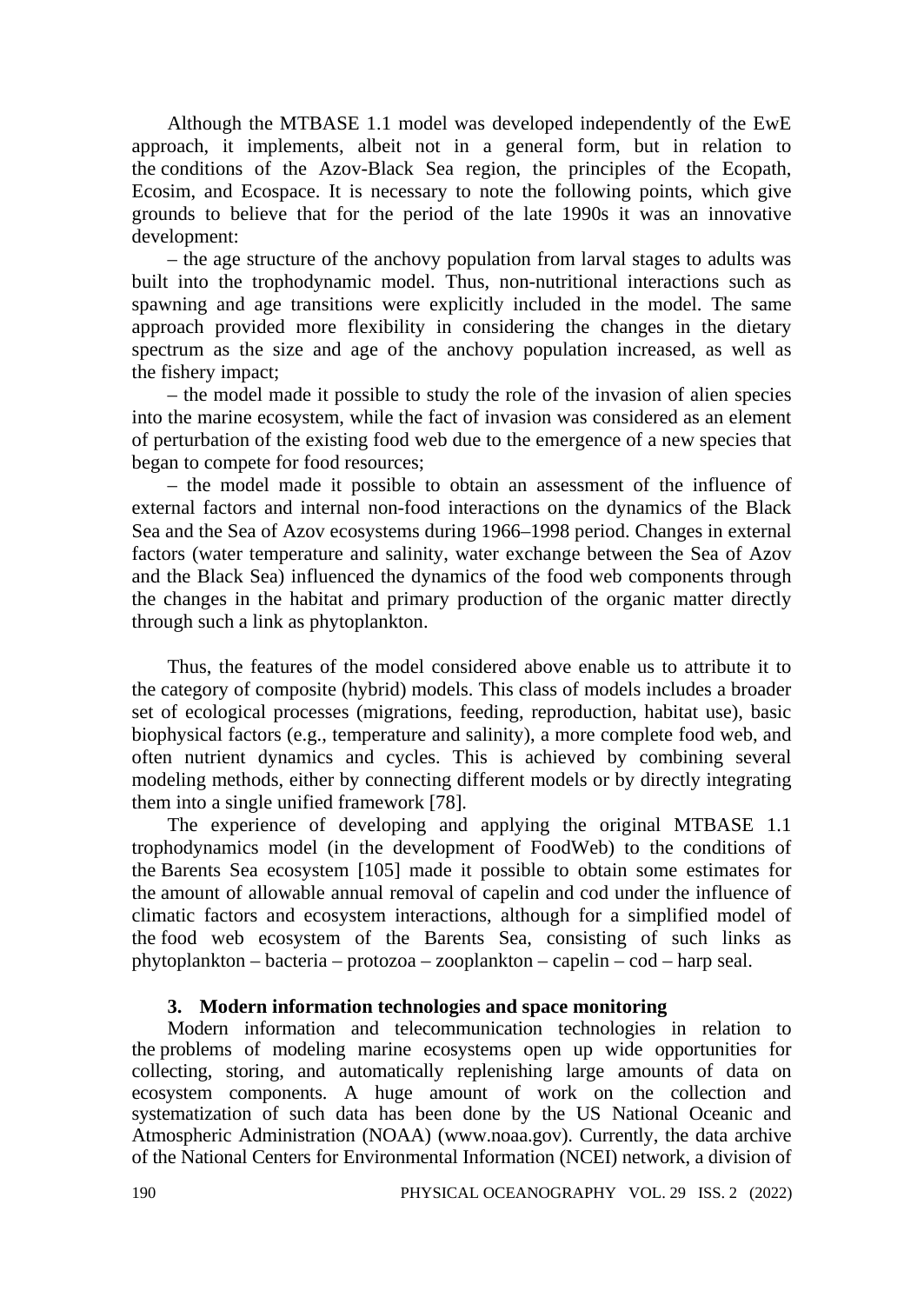NOAA, contains more than 35 petabytes of data, which is equivalent to about 400 million filing cabinets filled with documents. NCEI manages a huge set of environmental data covering a wide range of scientific disciplines. This data is stored using a wide variety of archiving methods, naming conventions, file formats, management strategies, organization methods, and storage infrastructure. NCEI develops software, API, visualization methods, and other services to improve data access, discovery, and interaction (https://www.ncei.noaa.gov). Scientists around the world involved in marine ecosystem modeling contribute to the NCEI data archive and use the information accumulated there. One of the co-authors of this article participated in the replenishment of the NCEI archive with data on the ecosystem of the Sea of Azov [106, 107] and nine seas of the Northern Hemisphere [108].

The US National Oceanic and Atmospheric Administration (NOAA) developed the LME (Large Marine Ecosystem) concept as a tool to enable a collaborative approach to resource management in ecologically limited transnational areas based on the ecosystem analysis. Although the LME cover mostly continental margins rather than deep oceans and oceanic islands, 66 LME account for about 80% of the world's annual marine fishery biomass. Due to their close proximity to developed coastlines, the LME are threatened by ocean pollution, overexploitation, and coastal habitat change.

The accumulation and storage of data in electronic form has undeniable advantages over other methods of storing and processing information. Nevertheless, it is worth paying attention to the three-volume edition of "World Seas: An Environmental Evaluation" [109–111]. All chapters in each of the three books are written by experts in the field and provide historical overviews of environmental conservation and research activities, descriptions of major problems arising from human use of natural resources, commentary on trends, and recommendations for the future. The publication is an invaluable worldwide reference source for students and researchers involved in the marine environment, fisheries, oceanography and technology, and coastal development. All three volumes are edited by Charles Sheppard, Professor of the School of Life Sciences at the University of Warwick, UK.

Geographic Information System (GIS) technologies, which have been rapidly developing in the last decade, have proved to be very useful in the modeling of marine ecosystems as well. GIS-based Marine Ecosystem Models already have a very extensive bibliography. ESRI, the manufacturer of the most popular line of GIS software technologies ArcGIS, publishes booklets containing examples of the GIS use for modeling the marine systems<sup>3</sup>. The capabilities of geoinformation technologies are constantly being improved, you can create and use cloud GIS in the ArcGIS Online system, the open geospatial software QGIS  $<sup>4</sup>$  is rapidly gaining popularity, which is</sup> already competing with the market leader ESRI due to the fact that it's free.

<sup>3</sup> ESRI, 2011. *GIS for the Oceans*. [online] Available at: <https://www.esri.com/content/dam/esrisites/sitecore-archive/Files/Pdfs/library/ebooks/oceans.pdf> [Accessed: 20 March 2022]; ESRI, 2007. *GIS for Ocean Conservation* [online]. Available at: [https://www.esri.com/content/dam/esrisites/sitecore-archive/Files/Pdfs/library/bestpractices/ocean](https://www.esri.com/content/dam/esrisites/sitecore-archive/Files/Pdfs/library/bestpractices/ocean-conservation.pdf)[conservation.pdf](https://www.esri.com/content/dam/esrisites/sitecore-archive/Files/Pdfs/library/bestpractices/ocean-conservation.pdf) [Accessed: 20 March 2022].

<sup>4</sup> EsIP Data Management Training, 2020. *Marine GIS Applications (Using QGIS).* [online] Available at:<https://dmtclearinghouse.esipfed.org/node/9987> [Accessed: 20 March 2022].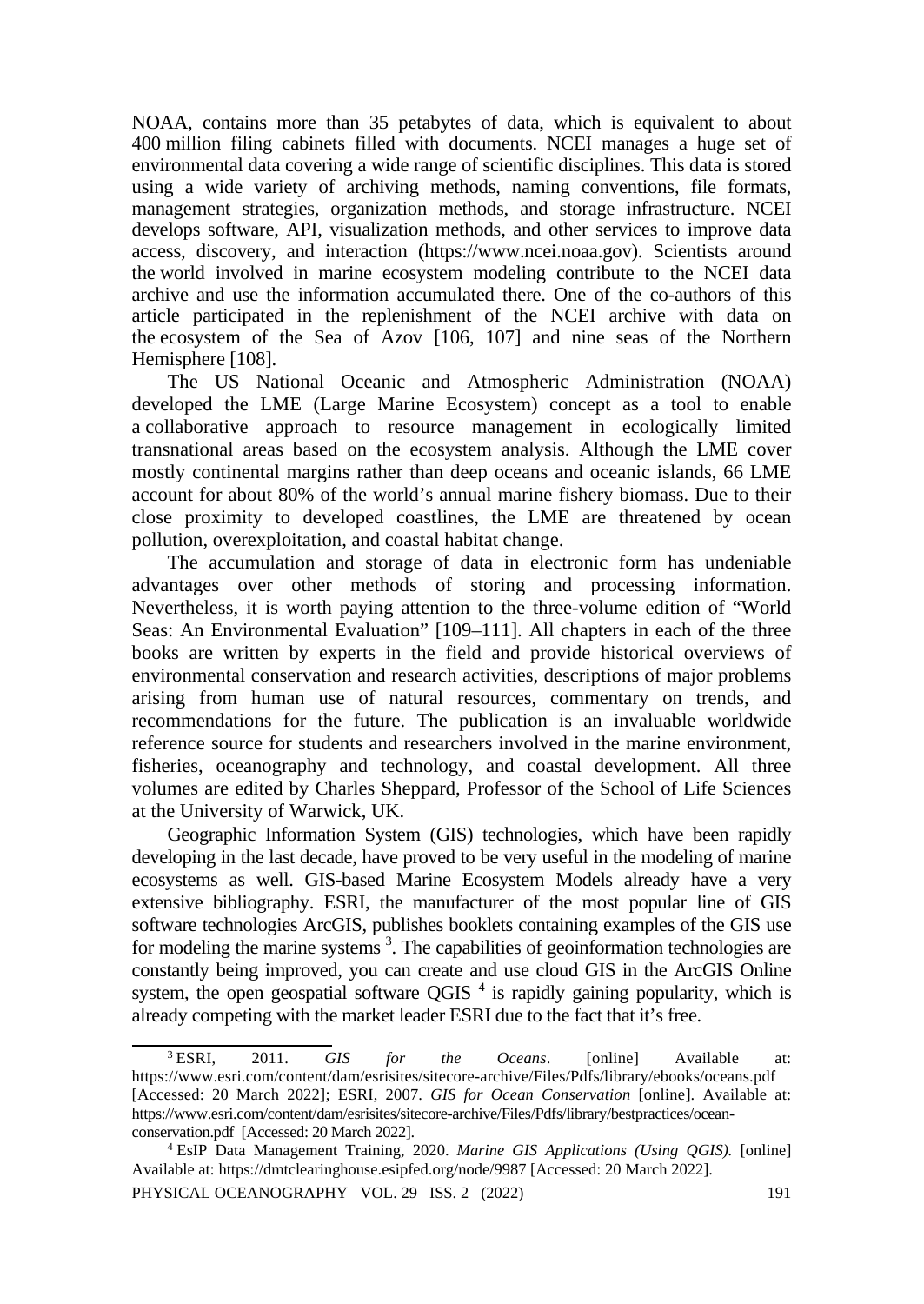Remote sensing has become an important tool in marine environmental management in the last decade. Currently, several important characteristics of the marine environment can be determined from space – chlorophyll a, salinity, and sea surface temperature. In addition, researchers can use satellite data to help in the mapping of marine regions, including the ability to identify patches of seagrasses, corals, mangroves, wetlands, and even shallow benthic environments. Satellite data now provide the determination of wave heights and sea currents. They are used to track biota ranging from fish, whales, turtles, and even large birds. Remote sensing of oil spills is developing rapidly [113, 114].

Earth remote sensing data are becoming more and more accessible every year. One of the most complete is the archive of the US Geological Survey (USGS), from which you can download high-resolution images for free. The most popular are the images of the American satellite Landsat-8 and the European program Sentinel-2. An archive of satellite images of the oceans and seas obtained by Earth remote sensing satellites of the US Space Agency (NASA) is also accumulated in the NOAA databases. The countries of the European Union, within the framework of the European Space Agency (ESA) work, have created Copernicus  $5$  – their own service for monitoring the marine environment and accumulating their archive in it.

At the highest international level, attention is being paid to the problems of the planet's oceans and LME. UNESCO has declared the next decade as the United Nations Decade of Focus on Ocean Science for Sustainable Development<sup>6</sup>.

#### **4. Conclusion**

As evidenced by the materials of this review, significant progress has been made in the mathematical modeling of marine ecological systems over the past 20 years.

This was facilitated by at least three circumstances: firstly, the theoretical ideas about the patterns of functioning of marine ecosystems and empirical material that had been formed over the previous half-century; secondly, the phenomenal development of technologies for collecting, processing, and transmitting data, geographic information systems, and space monitoring; thirdly, the growing attention of society and international organizations to the problems of rational use and protection of marine biological resources, to the impact of global climate change on the seas and oceans.

At the same time, the accuracy and reliability of the results obtained by models remain insufficient for widespread implementation in practice and use in making decisions on maritime management, although a number of authors express moderate optimism [115, 116].

There is a problem of combining physical and biological models within detailed simulation models with a large number of state variables and high spatial resolution. These types of models are hard to identify. In addition, it must be taken into account that physical, chemical, and biological processes occur simultaneously in marine ecosystems, which have significantly different temporal and spatial scales. From a computational point of view, this is expressed in the "rigidity" of the system of equations.

<sup>5</sup> *COPERNICUS - Marine Environment Monitoring Service*. [online] Available at: http://marine.copernicus.eu/ [Accessed: 20 March 2022].

<sup>6</sup> UNESCO, 2022. *The United Nations Decade of Ocean Science for Sustainable Development, 2021-2030*. Available at:<https://unesdoc.unesco.org/ark:/48223/pf0000261962> [Accessed: 20 March 2022].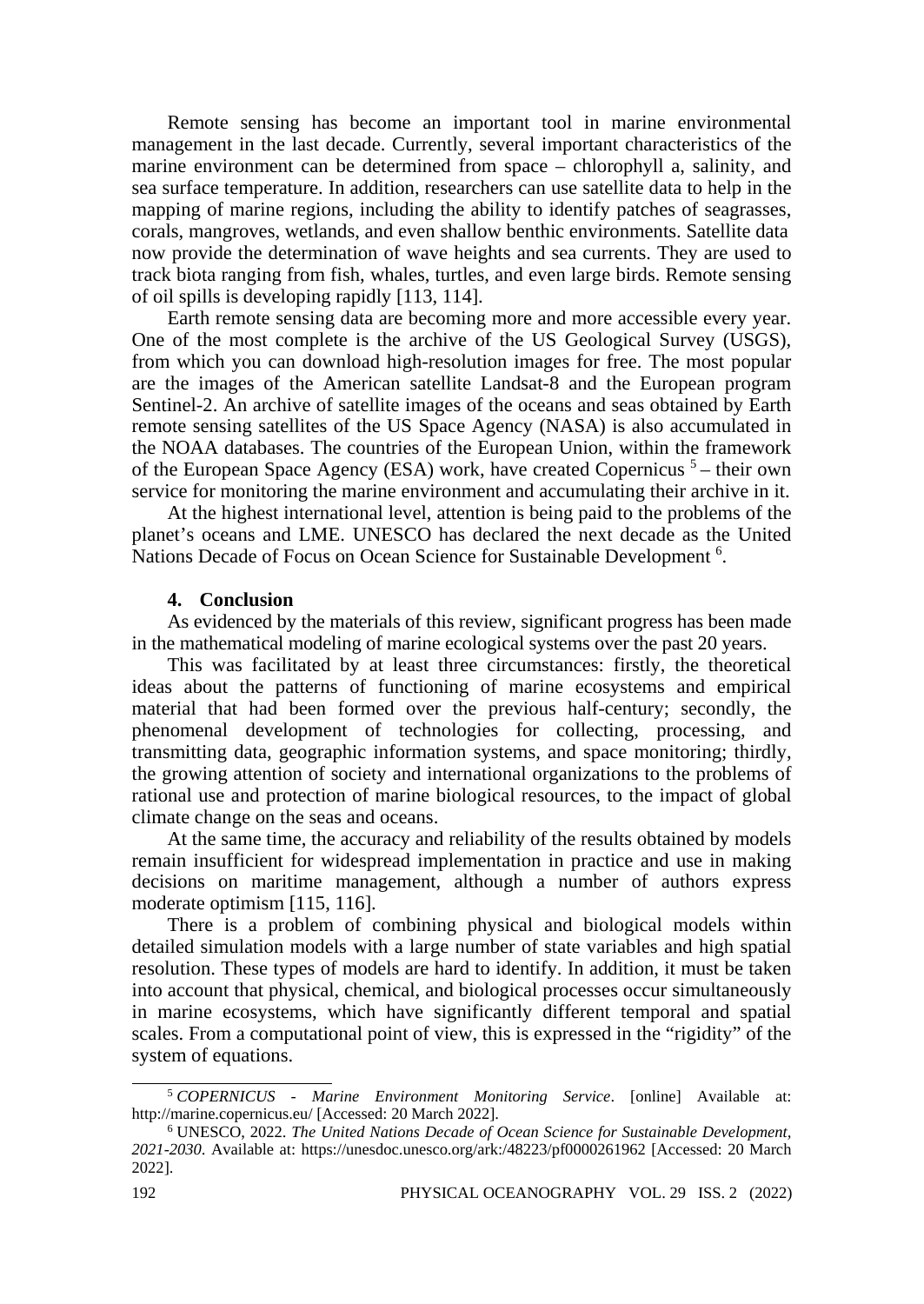The problem of parametrization of trophodynamic models remains unsolved. Different authors use different types of trophic functions for similar populations (which themselves are some kind of abstraction) [117], while the numerical values of the coefficients used, as a rule, are obtained as a result of the manual fitting.

In this review, the main attention was focused on the general principles and the range of modern approaches to the modeling of marine systems. The features of end-to-end modeling, the use of an individually-oriented approach and modeling of trophodynamics are considered.

An important point is improvement of approaches to modeling the spatial structure and heterogeneity of the distribution of aquatic ecosystems' components. Significant progress in this direction has been achieved through the use of hydrophysical and compartmental (box) models of water exchange and matter transfer. Applied aspects of the use of models are related to the study of the influence of alien organisms (invaders) on the structure of communities, with the solution to the problems of predicting the dynamics and optimizing the exploitation of harvested fish populations. In recent years, mathematical modeling of marine systems has been developed through the use of information technology and space monitoring.

Based on the analysis of existing trends, it can be concluded that in the coming years the role of mathematical modeling in the study and management of marine ecosystems will increase.

In addition to the listed above, the most important research areas seem to be improvement of model description of the food web primary links of marine ecosystems (NPZD models), which are the basis of the entire food web, flow of matter and energy in the marine food chains, eutrophication and oxygen regime of sea bays, distribution and transformation of pollutants and their impact on ecosystems, functioning of marine reserves as a mechanism for protecting populations from the risk of overfishing and extinction, ways to take into account climatic factors in ecosystem models, use of space monitoring data to identify and verify individual components of ecosystems (chlorophyll, oil slicks, suspensions).

In the field of mathematical modeling methodology, one should single out the problems of identifying models and increasing their efficiency. With regard to marine ecosystem models, efficiency means a reasonable compromise between the desire to detail the description of processes, leading to an avalanche-like increase in the number of unknown (calibration) parameters, and the desire to provide the possibility of identifying and verifying simulation systems, which requires the use of relatively simple models [118].

Undoubtedly, the number of seas and sea bays, for which mathematical models will become a kind of coordinating center for the accumulation of acquired knowledge and the development of forecasts and controls, will also increase.

Many of the lines of the research discussed above have developed since the late 1970s at the Research Institute of Mechanics and Applied Mathematics of Rostov State University on the initiative of Academician I.I. Vorovich. In June 2020, the 100th anniversary of his birth was celebrated, and the authors dedicate this review to his memory.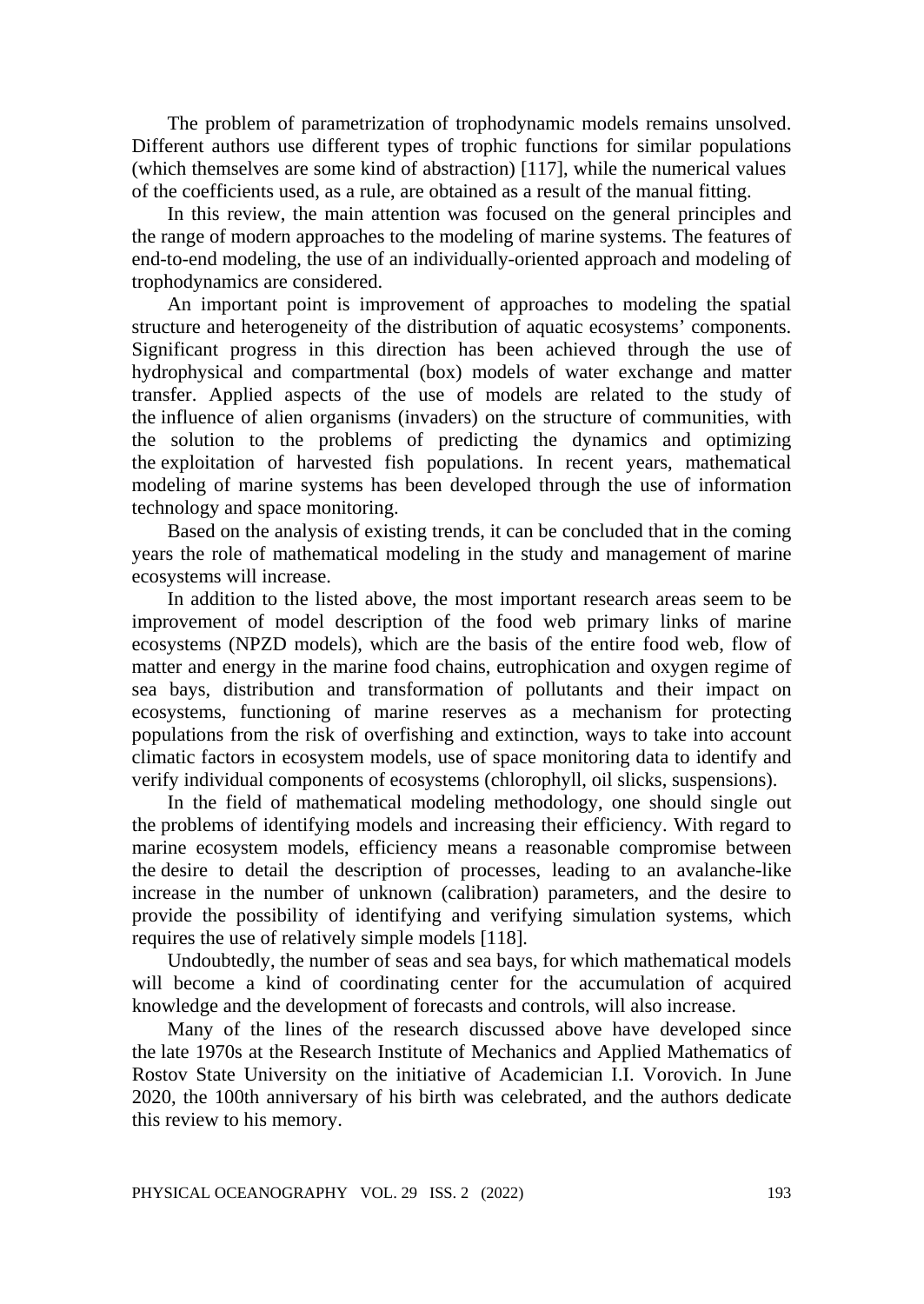#### **REFERENCES**

- 1. Tyutyunov, Yu.V., Titova, L.I., Senina, I.N. and Dashkevich, L.V., 2020. Quasi-Extinction Risk Assessment Practices for Harvested Fish Species Based on a Long-Term Forecast Modelling of Population Dynamics. *Studies of the Southern Scientific Centre of the Russian Academy of Science*, 8, pp. 181-198. doi:10.23885/1993-6621- 2020-8-181-198 (in Russian).
- 2. Dombrovsky, Yu.А., Obushchenko, N.I. and Tyutyunov, Yu.V., 1991. [*Fish Populations in a Stochastic Environment: Management and Survival Models*]. Rostov-on-Don: Rostov University Publ., 155 p. (in Russian).
- 3. Tyutyunov, Yu., Arditi, R., Büttiker, B., Dombrovsky, Yu. and Staub, E., 1993. Modelling Fluctuation and Optimal Harvesting in Perch Population. *Ecological Modelling*, 69(1–2), pp. 19-42. https://doi.org/10.1016/0304-3800(93)90046-U
- 4. Beverton, R.J.H. and Holt, S.J., 1957. *On the Dynamics of Exploited Fish Populations*. London: Her Majesty's Stationery Office, 552 p.
- 5. Clark, C.W., 1976. *Mathematical Bioeconomics: The Optimal Management of Renewable Resources.* New York: Wiley, 352 p.
- 6. Senina, I., Tyutyunov, Yu. and Arditi, R., 1999. Extinction Risk Assessment and Optimal Harvesting of Anchovy and Sprat in the Azov Sea. *Journal of Applied Ecology*, 36(2), pp. 297-306. https://doi.org/10.1046/j.1365-2664.1999.00399.x
- 7. Abakumov, A. and Izrailsky, Yu., 2022. Optimal Harvest Problem for Fish Population – Structural Stabilization. *Mathematics*, 10(6), 986. https://doi.org/10.3390/math10060986
- 8. Tyutyunov, Yu.V., Senina, I.N., Surkov, F.А. and Arditi, R.R., 2001. [Models for Assessing the Risk of Reducing the Number of Commercial Fish Populations]. In: G. G. Matishov, ed., 2001. *Environment, Biota, Modeling of Ecological Processes in the Sea of Azov*. Apatity: Kola Science Centre of RAS, pp. 380-396 (in Russian).
- 9. Tyutyunov, Yu., Senina, I., Jost, C. and Arditi, R., 2002. Risk Assessment of the Harvested Pike-Perch Population of the Azov Sea. *Ecological Modelling*, 149(3), pp. 297-311. https://doi.org/10.1016/S0304-3800(01)00478-1
- 10. Vorovich, I.I., Dombrovskii, Yu.A., Obushchenko, N.I. and Surkov, F.A., 1989. Problems of Optimal Management of a Fishery with Competing Fish Populations in the Azov Sea. *Doklady Mathematics*, 34(4), pp. 294-296.
- 11. Berdnikov, S.V., Selyutin, V.V., Vasilchenko, V.V. and Caddy, J.F., 1999. Trophodynamic Model of the Black and Azov Sea Pelagic Ecosystem: Consequences of the Comb Jelly, *Mnemiopsis leydei*, Invasion. *Fisheries Research*, 42(3), pp. 261-289. https://doi.org/10.1016/S0165-7836(99)00049-1
- 12. Matishov, G.G., Gargopa, Yu.M., Berdnikov, S.V. and Dzhenyuk, S.L., 2006. [*Patterns of Ecosystem Processes in the Sea of Azov*]. Moscow: Nauka, 304 p. (in Russian).
- 13. Luts, G.I., 2009. *Habitat Conditions, Specificities of Stock Formation and Fishery of the Azov Tyulka*. Rostov-on-Don: FSUE "AzNIIRKH", 118 p. Available at: http://dspace.vniro.ru/handle/123456789/1655 [Accessed: 26 February 2022] (in Russian).
- 14. Drozdov, V.V., 2010. Features of Long-Term Dynamics of an Ecosystem of Sea of Azov under the Influence of Climatic and Anthropogenous Factors. In: RSHU, 2010. *Proceedings of the Russian State Hydrometeorological University*. Saint Petersburg: RSHU. Iss. 15, pp. 155-176 (in Russian).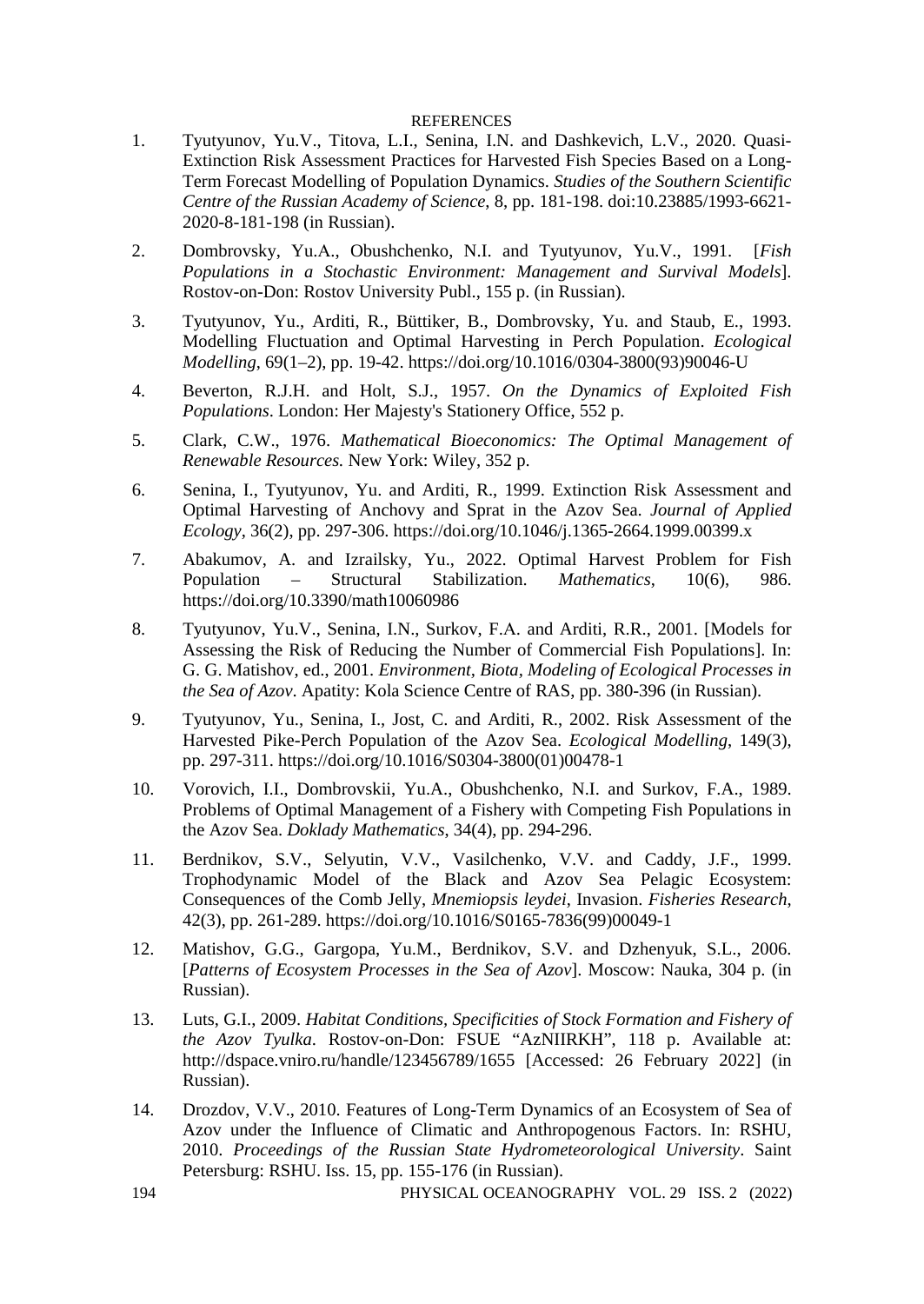- 15. Vorovich, I.I., Gorelov, A.S., Gorstko, A.B., Dombrovsky, Yu.А., Zhdanov, Yu.A., Surkov, F.A. and Epshteyn, L.V., 1981. [*Rational Use of Water Resources in the Sea of Azov Basin: Mathematical Models*]. Moscow: Nauka, 360 p. (in Russian).
- 16. Ricker, W.E., 1954. Stock and Recruitment. *Journal of the Fisheries Research Board of Canada*, 11(5), pp. 559-623. https://doi.org/10.1139/f54-039
- 17. May, R.M., 1975. Biological Populations Obeying Difference Equations: Stable Points, Stable Cycles, and Chaos. *Journal of Theoretical Biology*, 51(2), pp. 511- 524. https://doi.org/10.1016/0022-5193(75)90078-8
- 18. Frisman, E.Y., Neverova, G.P. and Revutskaya, O.L., 2011. Complex Dynamics of the Population with a Simple Age Structure. *Ecological Modelling*, 222(12), pp. 1943-1950. https://doi.org/10.1016/j.ecolmodel.2011.03.043
- 19. Gorstko, A.B., Dombrovsky, Yu.А. and Surkov, F.A., 1984. [*Ecological and Economic Systems Management Models*]. Moscow: Nauka, 119 p. (in Russian).
- 20. Ilichev, V.G., 2009. [*Resilience, Adaptation and Management in Ecological Systems*]. Moscow: Fizmatlit, 230 p. (in Russian).
- 21. Frisman, E.Ya., Zhdanova, O.L., Kulakov, M.P., Neverova, G.P. and Revutskaya, O.L., 2021. Mathematical Modeling of Population Dynamics Based on Recurrent Equations: Results and Prospects. Part I. *Biology Bulletin*, 48(1), pp. 1-15. https://doi.org/10.1134/S1062359021010064
- 22. Neverova, G.P., Abakumov, A.I. and Frisman, E.Ya., 2017. Dynamic Modes of Limited Structured Population under Age Specific Harvest. *Mathematical Biology and Bioinformatics*, 12(2), pp. 327-342. doi:10.17537/2017.12.327 (in Russian).
- 23. Vorovich, I.I., Gorstko, A.B., Dombrovskii, Yu.A., Zhdanov, Yu.A. and Surkov, F.A., 1981. The Use of a Mathematical Model of the Sea-of-Azov Ecosystem for the Investigation of the Functioning Regularities and System Structure. *Doklady Akademii Nauk SSSR*, 259(2), pp. 302-306 (in Russian).
- 24. Beddington, J.R. and Taylor, D.B., 1973. 356. Note: Optimum Age Specific Harvesting of a Population. *Biometrics*, 29(4), pp. 801-809. https://doi.org/10.2307/2529145
- 25. Dombrovskii, Yu.A., 1979. [Optimal Harvesting in a Population Model with Intermittent Generations]. *Voprosy Kibernetiki*, 52, pp. 48-59 (in Russian).
- 26. Menshutkin, V.V., 1971. [*Mathematical Modeling of Populations and Communities of Aquatic Animals*]. Leningrad: Nauka, 196 p. (in Russian).
- 27. Getz, W.M. and Haight, R.G., 1989. *Population Harvesting: Demographic Models of Fish, Forest, and Animal Resources*. Princeton: Princeton University Press, 391 p.
- 28. Arditi, R. and Dacorogna, B., 1992. Maximum Sustainable Yield of Populations with Continuous Age-Structure. *Mathematical Biosciences*, 110(2), pp. 253-270. https://doi.org/10.1016/0025-5564(92)90040-4
- 29. Dacorogna, B., Weissbaum, F. and Arditi, R., 1994. Maximum Sustainable Yield with Continuous Age Structure and Density-Dependent Recruitment. *Mathematical Biosciences*, 120(1), pp. 99-126. https://doi.org/10.1016/0025-5564(94)90039-6
- 30. Frisman, E.Ya., Last, E.V. and Skaletskaya, E.I., 2006. Population Dynamics of Harvested Species with Complex Age Structure (for Pacific Salmons Fish Stocks as an Example). *Ecological Modelling*, 198(3–4), pp. 463-472. https://doi.org/10.1016/j.ecolmodel.2006.05.019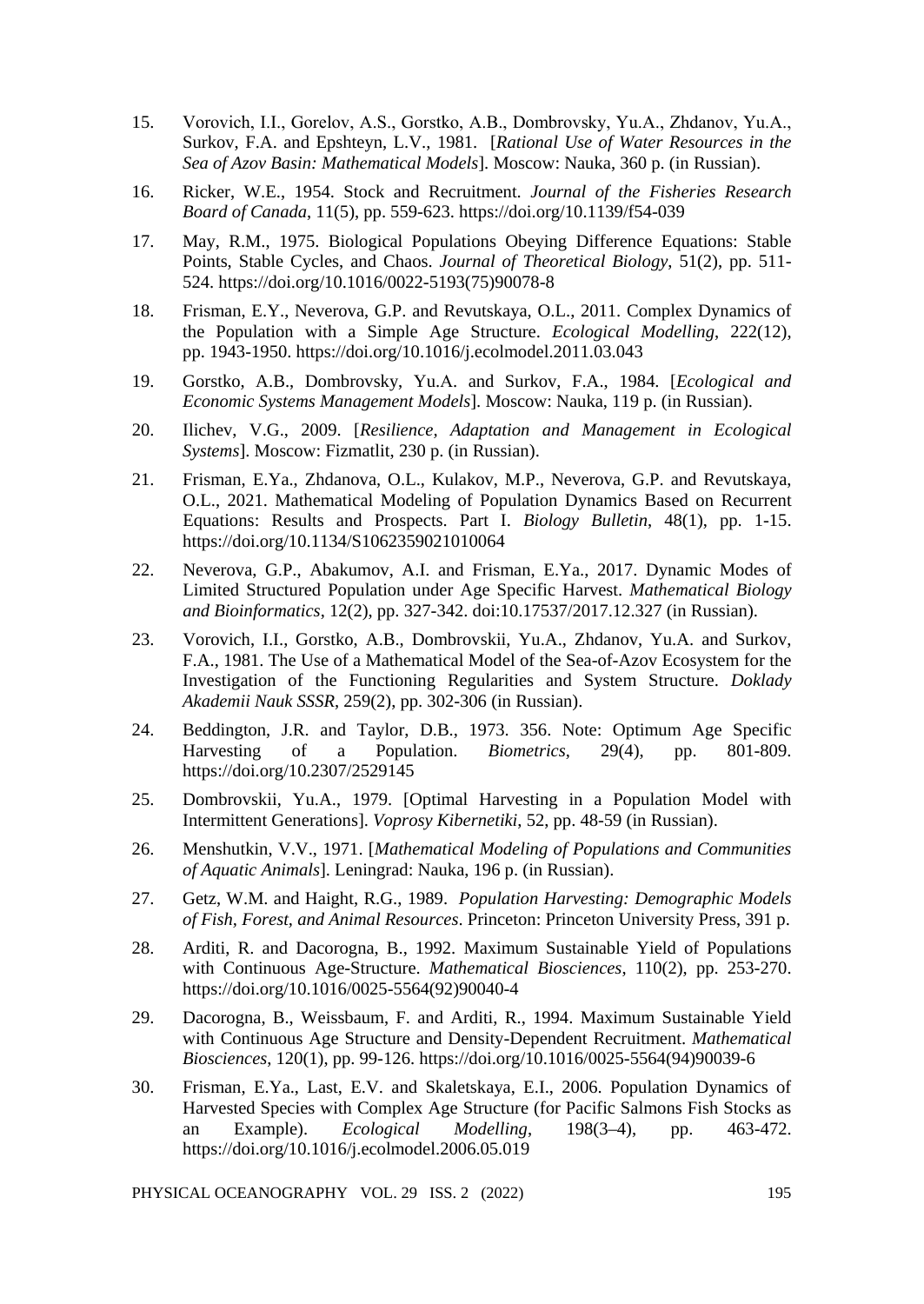- 31. Egorova, A.V. and Rodina, L.I., 2019. On Optimal Harvesting of Renewable Resource from the Structured Population. *Vestnik Udmurtskogo Universiteta. Komp'yuternye Nauki,* <https://doi.org/10.20537/vm190403> (in Russian).
- 32. Frisman, E.Ya., Kulakov, M.P., Revutskaya, O.L., Zhdanova, O.L. and Neverova, G.P., 2019. The Key Approaches and Review of Current Researches on Dynamics of Structured and Interacting Populations. *Computer Research and Modeling*, 11(1), pp. 119-151. doi:10.20537/2076-7633-2019-11-1-119-151 (in Russian).
- 33. Abakumov, A.I., 1993. [*Control and Optimization in Models of Exploited Populations*]. Vladivostok: Dalnauka, 129 p. (in Russian).
- 34. Abakumov, A.I. and Izrailsky, Y.G., 2017. The Stabilizing Role of Fish Population Structure under the Influence of Fishery and Random Environment Variations. *Computer Research and Modeling*, 9(4), pp. 609-620. doi:10.20537/2076-7633- 2017-9-4-609-620 (in Russian).
- 35. Derendjaeva, T.M., 2016. Probabilistic Models in the Theory Prediction of Commercial Fish Stocks. *Teorija i Praktika Sovremennoj Nauki*, (12), pp. 345-348 (in Russian).
- 36. Tyutyunov, Y.V., Senina, I.N., Titova, L.I. and Dashkevich, L.V., 2020. Long-Range Prediction of the Risk of Extinction Faced by the Pikeperch in the Azov Sea: Was the Prediction Correct? *Biophysics*, 65(2), pp. 338-348. https://doi.org/10.1134/S0006350920020256
- 37. Tyutyunov, Yu.V., Dombrovsky, Yu.A. and Obushchenko, N.I., 1996. [Optimal Management of the Exploited Population while Minimizing the Risk of Its Extinction in a Stochastic Habitat]. *OP&PM Surveys on Applied and Industrial Mathematics*, 3(3), pp. 412-433 (in Russian).
- 38. Senina, I.N., 2015. [Mathematical Modeling of Migrations of Fish Populations in Application to Fishery Optimization and Forecasting of Tuna Stocks]. In: F. A. Surkov and V. V. Selyutin, eds., 2015. *Systems Analysis and Mathematical Modeling of Complex Ecological and Economic Systems. Theoretical Foundations and Applications*. Rostov-on-Don: SFU. Chapter 3, pp. 57-80 (in Russian).
- 39. Baranov, F.I., 1971. *Selected Works*. *Vol. 3.* Moscow: Pishhevaja Promyshlennost', 304 p. (in Russian).
- 40. Shibaev, S.V., 2015. Formal Theory of Fishes Life by F.I. Baranov and Its Importance for Development of Fishery Science. *Trudy VNIRO*, 157, pp. 127-142 (in Russian).
- 41. Abakumov, A.I., Il'in, O.I. and Ivanko, N.S., 2016. Game Problems of Harvesting in a Biological Community. *Automation and Remote Control*, 77(4), pp. 697-707. https://doi.org/10.1134/S0005117916040135
- 42. Lindstrøm, U., Smout, S., Howell, D. and Bogstad, B., 2009. Modelling Multi-Species Interactions in the Barents Sea Ecosystem with Special Emphasis on Minke Whales and Their Interactions with Cod, Herring and Capelin. *Deep Sea Research Part II: Topical Studies in Oceanography*, 56(21–22), pp. 2068-2079. https://doi.org/10.1016/j.dsr2.2008.11.017
- 43. Pérez-Rodríguez, A., Howell, D., Casas, M., Saborido-Rey, F. and Ávila-de Melo, A., 2017. Dynamic of the Flemish Cap Commercial Stocks: Use of a Gadget Multispecies Model to Determine the Relevance and Synergies among Predation,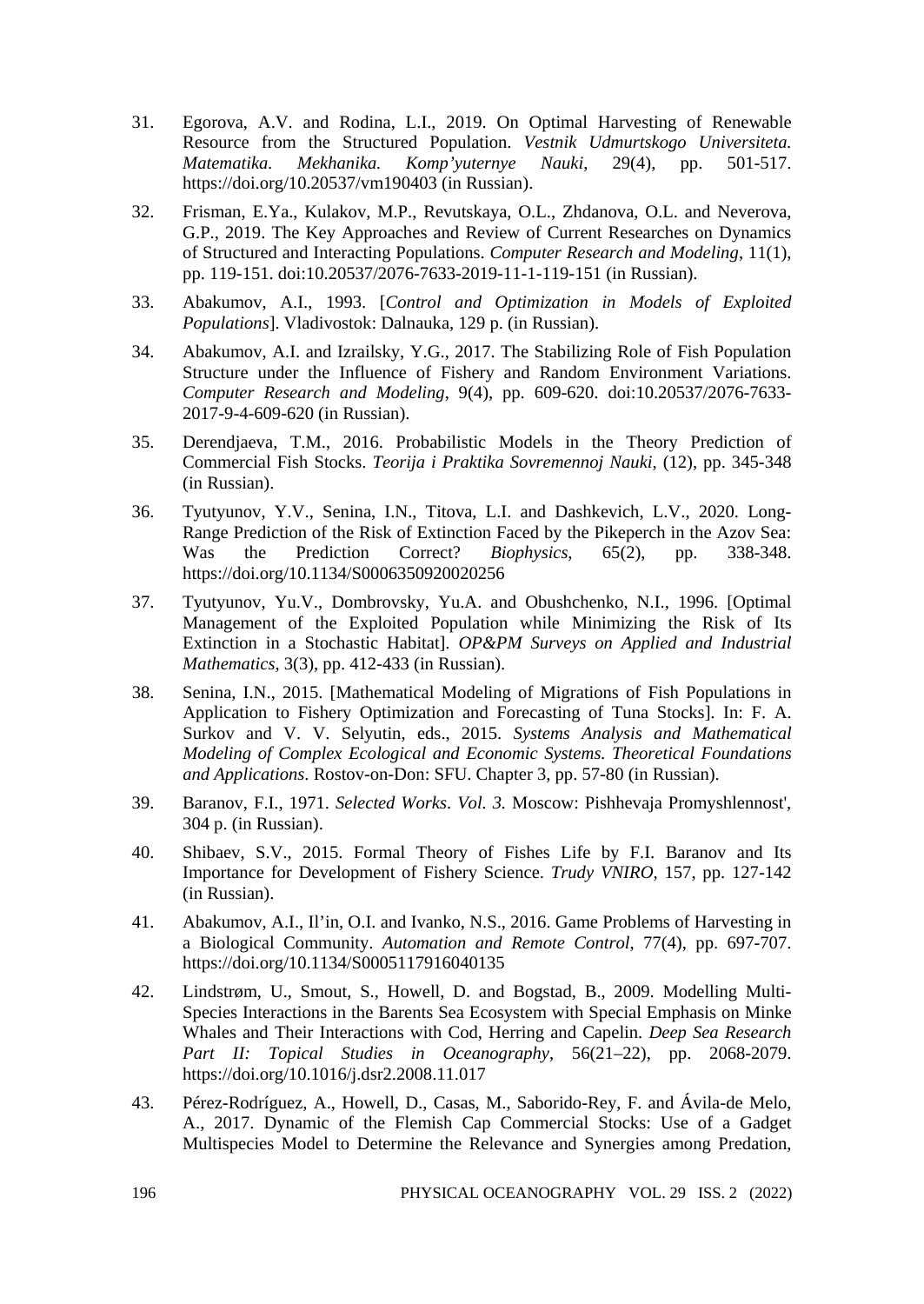Recruitment, and Fishing. *Canadian Journal of Fisheries and Aquatic Sciences*, 74(4), pp. 582-597. https://doi.org/10.1139/cjfas-2016-0111

- 44. Howell, D., Filin, A.A., Bogstad, B. and Stiansen, J.E., 2013. Unquantifiable Uncertainty in Projecting Stock Response to Climate Change: Example from North East Arctic Cod. *Marine Biology Research*, 9(9), pp. 920-931. https://doi.org/10.1080/17451000.2013.775452
- 45. Howell, D. and Filin, A.A., 2014. Modelling the Likely Impacts of Climate-Driven Changes in Cod-Capelin Overlap in the Barents Sea. *ICES Journal of Marine Science*, 71(1), pp. 72-80. doi:10.1093/icesjms/fst172
- 46. Fournier, D.A., Hampton, J. and Sibert, J.R., 1998. MULTIFAN-CL: A Length-Based, Age-Structured Model for Fisheries Stock Assessment, with Application to South Pacific Albacore, Thunnus Alalunga. *Canadian Journal of Fisheries and Aquatic Sciences*, 55(9), pp. 2105-2116. https://doi.org/10.1139/f98-100
- 47. Lehodey, P., Senina, I. and Murtugudde, R., 2008. A Spatial Ecosystem and Populations Dynamics Model (SEAPODYM) – Modeling of Tuna and Tuna-Like Populations. *Progress in Oceanography*, 78(4), pp. 304-318. https://doi.org/10.1016/j.pocean.2008.06.004
- 48. Lehodey, P., Senina, I., Calmettes, B., Hampton, J. and Nicol, S., 2013. Modelling the Impact of Climate Change on Pacific Skipjack Tuna Population and Fisheries. *Climatic Change*, 119(1), pp. 95-109. https://doi.org/10.1007/s10584-012-0595-1
- 49. Lehodey, P., Conchon, A., Senina, I., Domokos, R., Calmettes, B., Jouanno, J., Hernandez, O. and Kloser, R., 2015. Optimization of a Micronekton Model with Acoustic Data. *ICES Journal of Marine Science*, 72(5), pp. 1399-1412. https://doi.org/10.1093/icesjms/fsu233
- 50. Senina, I., Lehodey, P., Sibert, J. and Hampton, J., 2020. Integrating Tagging and Fisheries Data into a Spatial Population Dynamics Model to Improve Its Predictive Skills. *Canadian Journal of Fisheries and Aquatic Sciences*, 77(3), pp. 576-593. https://doi.org/10.1139/cjfas-2018-0470
- 51. Senina, I., Lehodey, P., Hampton, J. and Sibert, J., 2020. Quantitative Modelling of the Spatial Dynamics of South Pacific and Atlantic Albacore Tuna Populations. *Deep Sea Research Part II: Topical Studies in Oceanography*, 175, 104667. <https://doi.org/10.1016/j.dsr2.2019.104667>
- 52. Senina, I., Borderies, M. and Lehodey, P., 2015. A Spatio-Temporal Model of Tuna Population Dynamics and Its Sensitivity to the Environmental Forcing Data. *Applied Discrete Mathematics and Heuristic Algorithms*, 1(3), pp. 5-20. Available at: <https://disk.yandex.ru/i/rhmtyzcjGdz2nw> [Accessed: 20 April 2022].
- 53. Svendsen, E., Skogen, M., Budgell, P., Huse, G., Stiansen, J.E., Ådlandsvik, B., Vikebø, F., Asplin, L. and Sundby, S., 2007. An Ecosystem Modeling Approach to Predicting Cod Recruitment. *Deep Sea Research Part II: Topical Studies in Oceanography*, 54(23–26), pp. 2810-2821. doi:10.1016/j.dsr2.2007.07.033
- 54. Skogen, M.D., Olsen, A., Børsheim, K.Y., Sandø, A.B. and Skjelvan, I., 2014. Modelling Ocean Acidification in the Nordic and Barents Seas in Present and Future Climate. *Journal of Marine Systems*, 131, pp. 10-20. https://doi.org/10.1016/j.jmarsys.2013.10.005
- 55. Chai, F., Dugdale, R.C., Peng, T.-H., Wilkerson, F.P. and Barber, R.T., 2002. One-Dimensional Ecosystem Model of the Equatorial Pacific Upwelling System. Part I: Model Development and Silicon and Nitrogen Cycle. *Deep Sea Research Part II:*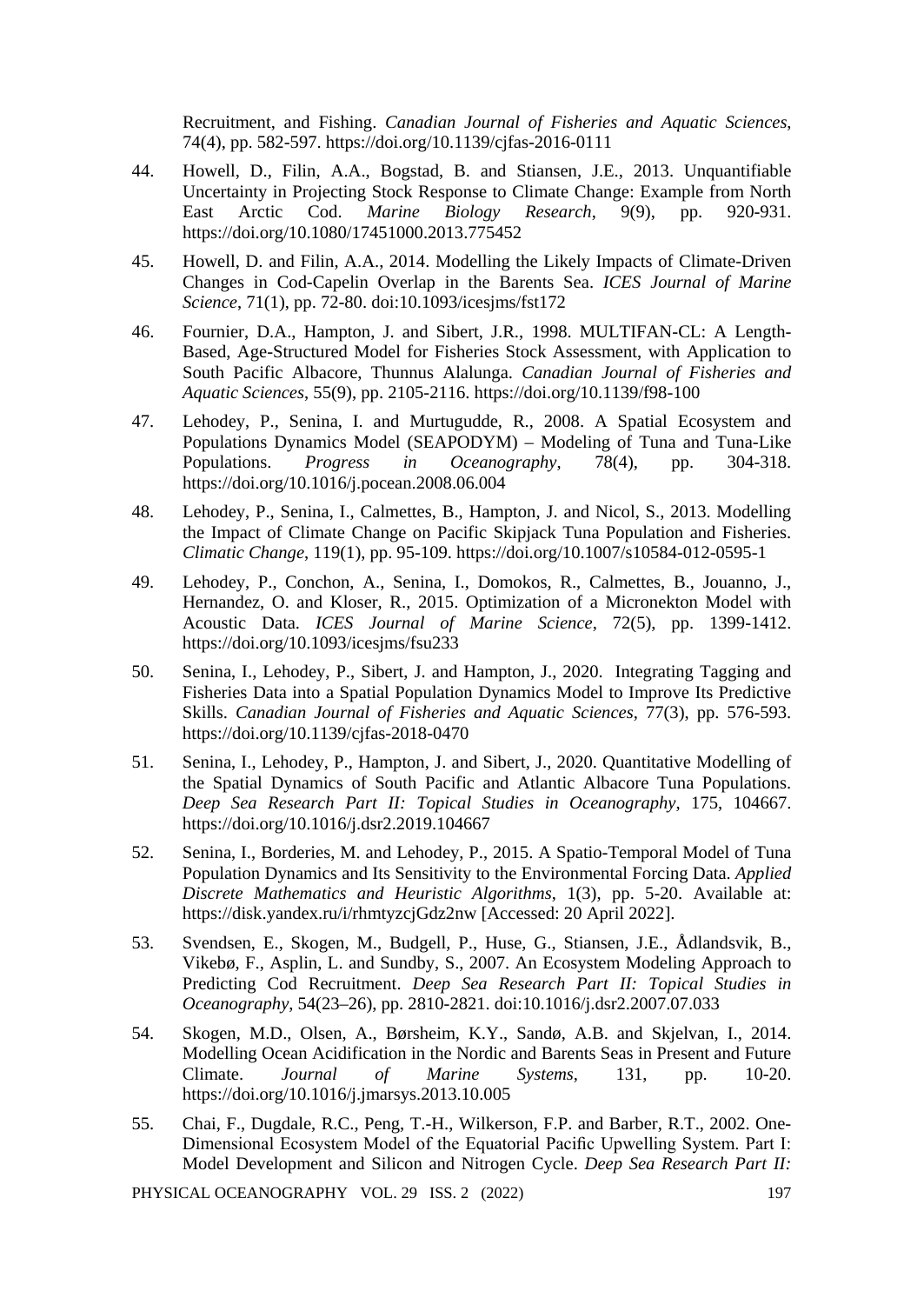*Topical Studies in Oceanography*, 49(13–14), pp. 2713-2745. https://doi.org/10.1016/S0967-0645(02)00055-3

- 56. Chai, F., Jiang, M.S., Barber, R.T., Dugdale, R.C. and Chao, Y., 2003. Interdecadal Variation of the Transition Zone Chlorophyll Front: A Physical-Biological Model Simulation between 1960 and 1990. *Journal of Oceanography*, 59(4), pp. 461-475. https://doi.org/10.1023/A:1025540632491
- 57. Aumont, O., Ethé, C., Tagliabue, A., Bopp, L. and Gehlen, M., 2015. PISCES-v2: An Ocean Biogeochemical Model for Carbon and Ecosystem Studies. *Geoscientific Model Development*, 8(8), pp. 2465-2513. doi:10.5194/gmd-8-2465-2015
- 58. McAllister, M.K. and Kirkwood, G.P., 1998. Bayesian Stock Assessment: a Review and Example Application Using the Logistic Model. *ICES Journal of Marine Science*, 55(6), pp. 1031-1060. https://doi.org/10.1006/jmsc.1998.0425
- 59. McAllister, M.K., 2013. Using Bayes Factors to Evaluate the Credibility of Stock-Recruitment Relationships for Western Atlantic Bluefin Tuna. *ICCAT Collective Volume of Scientific Papers*, 69(2), pp. 913-937. Available at: [https://iccat.int/Documents/CVSP/CV069\\_2013/n\\_2/CV069020913.pdf](https://iccat.int/Documents/CVSP/CV069_2013/n_2/CV069020913.pdf) [Accessed: 20 April 2022].
- 60. Lee, H.-H., Maunder, M.N., Piner, K.R. and Methot, R.D., 2011. Estimating Natural Mortality within a Fisheries Stock Assessment Model: An Evaluation Using Simulation Analysis Based on Twelve Stock Assessments. *Fisheries Research*, 109(1), pp. 89-94. https://doi.org/10.1016/j.fishres.2011.01.021
- 61. Lee, H.-H., Maunder, M.N., Piner, K.R. and Methot, R.D., 2012. Can Steepness of the Stock–Recruitment Relationship Be Estimated in Fishery Stock Assessment Models? *Fisheries Research*, 125-126, pp. 254-261. https://doi.org/10.1016/j.fishres.2012.03.001
- 62. Lee, H.-H., Piner, K.R., Maunder, M.N. and Methot Jr., R.D., 2015. Simulation of Methods of Dealing with Age-Based Movement in PBF Stock Assessment. Working Paper. In: WCPFC, 2015. *ISC 16 Report (Annex 4) of the Pacific Bluefin Tuna Working Group Intersessional Workshop*. Kaohsiung, Chinese Taipei, pp. 13, ISC/15/PBFWG-2/12. Available at:<https://meetings.wcpfc.int/file/5091/download> [Accessed: 20 April 2022].
- 63. Lisunova, N.S. and Berdnikov, S.V., 2011. Sharefish 2.0 Mathematical Model Use for the Analysis of Factors, Influencing on North-East Arctic Cod Stock. In: G. G. Matishov, ed., 2011. [*Study and Development of Marine and Terrestrial Ecosystems in the Arctic and Arid Climate: Proceedings of the International Scientific Conference*]. Rostov-on-Don: SCC RAS, pp. 414-417 (in Russian).
- 64. Bulatov, O.A., 2015. On the Question of the Methodology of Stock Assessment Forecasting and Pollock Fishery Strategy. *Trudy VNIRO*, 157, pp. 45-70. Available at: [http://vniro.ru/files/trydi\\_vniro/archive/tv\\_2015\\_t\\_157\\_article\\_4.pdf](http://vniro.ru/files/trydi_vniro/archive/tv_2015_t_157_article_4.pdf) [Accessed: 20 April 2022] (in Russian).
- 65. Bulatov, O.A., Kotenyov, B.N., Moiseyenko, G.S. and Borisov, V.M., 2007. Present-Day State of the Barents Sea Cod Stock and TAC prognosis for 2008. *Rybnoe Hozyajstvo*, (5), pp. 61-65. Available at: [http://dspace.vniro.ru/bitstream/handle/123456789/4806/17.Булатов.pdf?sequence=](http://dspace.vniro.ru/bitstream/handle/123456789/4806/17.%D0%91%D1%83%D0%BB%D0%B0%D1%82%D0%BE%D0%B2.pdf?sequence=19) [19](http://dspace.vniro.ru/bitstream/handle/123456789/4806/17.%D0%91%D1%83%D0%BB%D0%B0%D1%82%D0%BE%D0%B2.pdf?sequence=19) [Accessed: 20 April 2022] (in Russian).
- 66. Vasilyev, D.A. and Bulgakova, T.I., 2007. Alternative Assessment of Barents Sea Cod Stock by the TISVPA Model. *Rybnoe Hozyajstvo*, (5), pp. 54-60 (in Russian).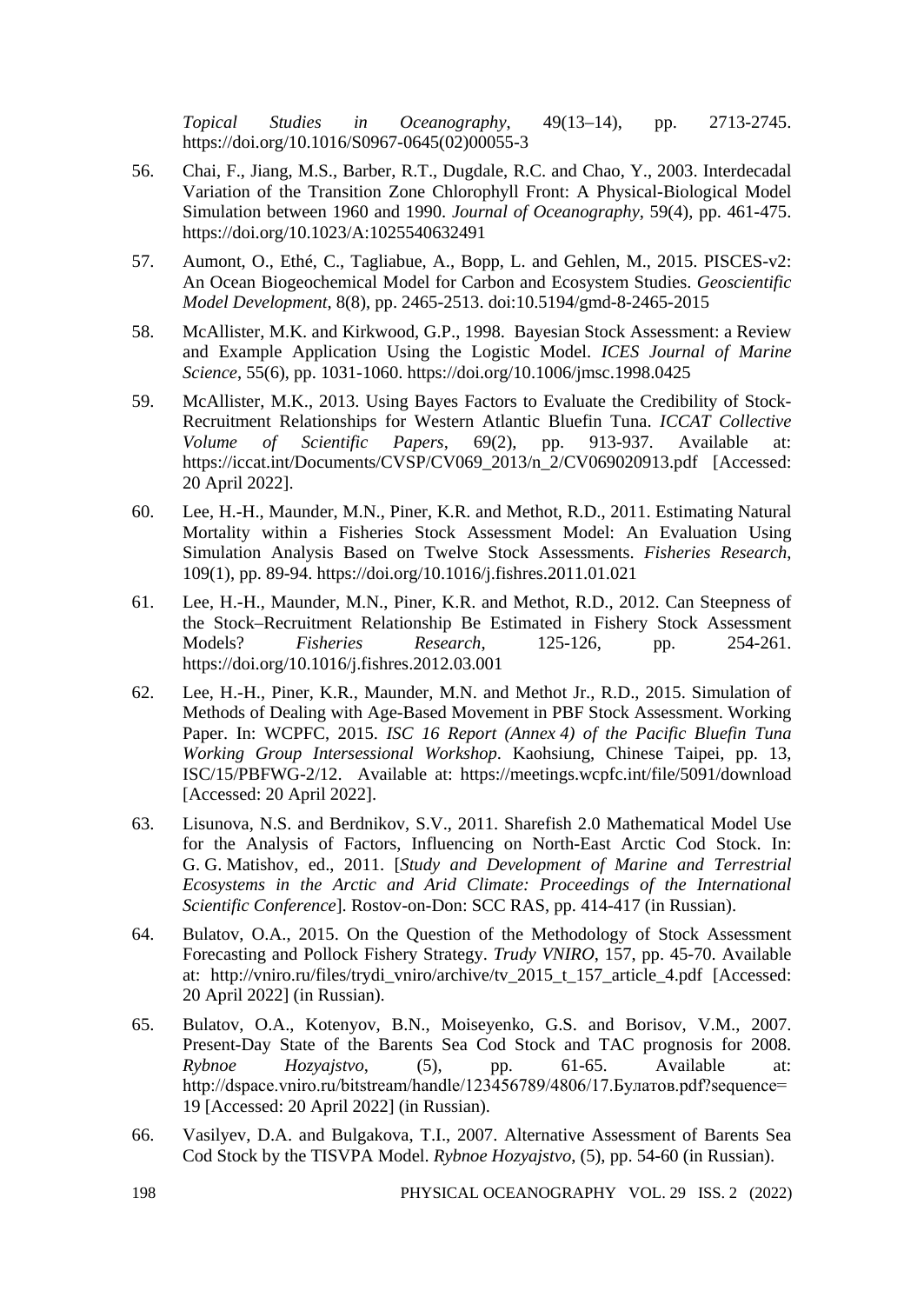- 67. Vasilyev, D.A. and Bulatov, O.A.  2015. North-East Arctic Cod and Haddock Stock Assessment by means of TISVPA Model. *Problems of Fisheries*, 16(4), pp. 497- 505. Available at: [http://www.vniro.ru/files/voprosy\\_rybolovstva/archive/vr\\_2015\\_t16\\_4\\_article\\_11.p](http://www.vniro.ru/files/voprosy_rybolovstva/archive/vr_2015_t16_4_article_11.pdf) [df](http://www.vniro.ru/files/voprosy_rybolovstva/archive/vr_2015_t16_4_article_11.pdf) [Accessed: 20 April 2022] (in Russian).
- 68. Bulgakova, T.I., 2009. The Scenario Model for Testing Some Trade Control Rules (TCR): the North-East Arctic Cod. *Rybnoe Hozyajstvo*, (4), pp. 77-80 (in Russian).
- 69. Borisov, V.M., Kotenyov, B.N. and Borisov, A.I., 2006. Russian Overfishing of Cod in the Sea and in Norwegian Reports. *Rybnoe Hozyajstvo*, (5), pp. 6-9 (in Russian).
- 70. Zhichkin, A.P., 2014. Spatial and Temporal Variability of Commercial Significance of Different Fishery Areas in the Barents Sea. *Vestnik of MSTU*, 17(3), pp. 465-473. Available at: [http://vestnik.mstu.edu.ru/v17\\_3\\_n58/465\\_473\\_zhich.pdf](http://vestnik.mstu.edu.ru/v17_3_n58/465_473_zhich.pdf) [Accessed: 20 April 2022] (in Russian).
- 71. Kotenyov, B.N., Bulatov, O.A., Vasilyev, D.A., Borisov, V.M. and Moiseyenko, G.S., 2007. The Assessment of the Barents Sea Cod Stock. *Fisheries*, (5), pp. 51-53 (in Russian).
- 72. Shuntov, V.P. and Temnykh, O.S., 2013. Illusions and Realities of Ecosistem Approach to Study and Management of Marine and Oceanic Biological Resources. *Izvestiya TINRO*, 173, pp. 3-29 (in Russian).
- 73. Borovkov, V.A., Karsakov, A.L., Yaragina, N.A., Antsiferov, M.Yu. and Ivshin, V.A., 2014. [Effects of Modern Climate Change in the Distribution of Commercial Aggregations of Northeastern Arctic Cod during the Feeding Period]. *Voprosy Promyslovoj Okeanologii*, (11), pp. 61-75 (in Russian).
- 74. Berdnikov, S.V., Dashkevich, L.V. and Selyutin, V.V., 2002. [Marine Protected Areas as a Method of Protecting Exploited Populations (on the Example of the Photen-Barents Cod (*Gadus morhua morhua*)]. *Izvestiya Vuzov. Severo-Kavkazskii Region. Natural Science*, (4), pp. 68-73 (in Russian).
- 75. Zhichkin, A.P., 2009. [*Atlas of the Russian Cod Fishery in the Barents Sea (1977– 2006)*]. Murmansk: Raditsa, 212 p. (in Russian).
- 76. Berdnikov, S.V., Dashkevich, L.V., Lisunova, N.S., Kalenchenko, M.M. and Selyutin, V.V., 2010. Environmental Design on basis of Mathematical Modeling Approach and Legal Aspects of Implementation of Marine Environment In Situ Conservation Measures (on Example of Atlantic Cod *Gadus Morhua Morhua L*.). *Rybnoe Hozyajstvo*, (6), pp. 58-66 (in Russian).
- 77. Berdnikov, S.V., Kulygin, V.V., Sorokina, V.V., Dashkevich, L.V. and Sheverdyaev, I.V., 2019. An Integrated Mathematical Model of the Large Marine Ecosystem of the Barents Sea and the White Sea as a Tool for Assessing Natural Risks and Efficient Use of Biological Resources. *Doklady Earth Sciences*, 487(2), pp. 963-968. https://doi.org/10.1134/S1028334X19080117
- 78. Tittensor, D.P., Eddy, T.D., Lotze, H.K., Galbraith, E.D., Cheung, W., Barange, M., Blanchard, J.L., Bopp, L., Bryndum-Buchholz, A. [et al.], 2018. A Protocol for the Intercomparison of Marine Fishery and Ecosystem Models: Fish-MIP v1.0. *Geoscientific Model Development*, 11(4), pp. 1421-1442. <https://doi.org/10.5194/gmd-11-1421-2018>
- 79. Fulton, E.A. and Link, J.S., 2014. Modeling Approaches for Marine Ecosystem-Based Management. In: M. J. Fogarty and J. J. McCarthy, eds., 2014. *Marine Ecosystem-Based Management*. Harvard: Harvard University Press, 568 p.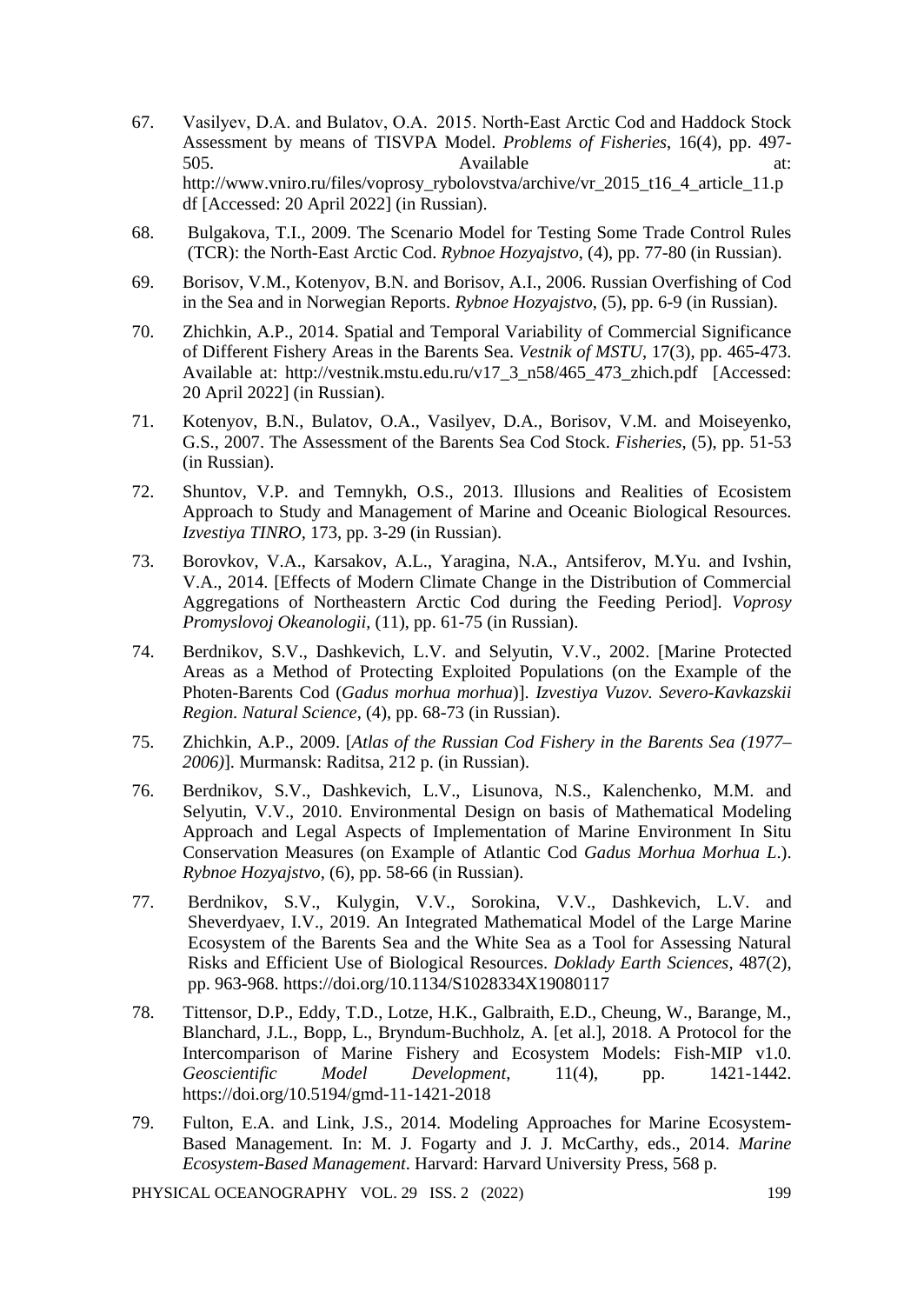- 80. Peck, M.A., Arvanitidis, C., Butenschön, M., Canu, D.M., Chatzinikolaou, E., Cucco, A., Domenici, P., Fernandes, J.A., Gasche, L. [et al.], 2018. Projecting Changes in the Distribution and Productivity of Living Marine Resources: A Critical Review of the Suite of Modelling Approaches Used in the Large European Project VECTORS. *Estuarine, Coastal and Shelf Science*, 201, pp. 40-55. <https://doi.org/10.1016/j.ecss.2016.05.019>
- 81. Nielsen, J.R., Thunberg, E., Holland, D.S., Schmidt, J.O., Fulton, E.A., Bastardie, F., Punt, A.E., Allen, I., Bartelings, H. [et al.], 2017. Integrated Ecological-Economic Fisheries Models – Evaluation, Review and Challenges for Implementation. *Fish and Fisheries*, 19(1), pp. 1-29. <https://doi.org/10.1111/faf.12232>
- 82. Christensen, V. and Walters, C.J., 2004. Ecopath with Ecosim: Methods, Capabilities and Limitations. *Ecological Modelling*, 172(2–4), pp. 109-139. https://doi.org/10.1016/j.ecolmodel.2003.09.003
- 83. Polovina, J.J., 1984. Model of a Coral Reef Ecosystem. 1. The ECOPATH Model and Its Application to French Frigate Shoals. *Coral Reefs*, 3(1), pp. 1-11. https://doi.org/10.1007/BF00306135
- 84. Pauly, D., Christensen, V. and Walters, C., 2000. Ecopath, Ecosim, and Ecospace as Tools for Evaluating Ecosystem Impact of Fisheries. *ICES Journal of Marine Science*, 57(3), pp. 697-706. https://doi.org/10.1006/jmsc.2000.0726
- 85. Christensen, V., Coll, M., Buszowski, J., Cheung, W.W.L., Frölicher, T., Steenbeek, J., Stock, C.A., Watson, R.A. and Walters, C.J., 2015. The Global Ocean is an Ecosystem: Simulating Marine Life and Fisheries. *Global Ecology and Biogeography*, 24(5), pp. 507-517[. https://doi.org/10.1111/geb.12281](https://doi.org/10.1111/geb.12281)
- 86. Niiranen, S., Yletyinen, J., Tomczak, M.T., Blenckner, T., Hjerne, O., Mackenzie, B.R., Müller-Karulis, B., Neumann, T. and Meier, H.E.M., 2013. Combined Effects of Global Climate Change and Regional Ecosystem Drivers on an Exploited Marine Food Web. *Global Change Biology*, 19(11), pp. 3327-3342. <https://doi.org/10.1111/gcb.12309>
- 87. Vasslides, J.M., de Mutsert, K., Christensen, V. and Townsend, H., 2017. Using the Ecopath with Ecosim Modeling Approach to Understand the Effects of Watershed-Based Management Actions in Coastal Ecosystems. *Coastal Management*, 45(1), pp. 44-55.<http://dx.doi.org/10.1080/08920753.2017.1237241>
- 88. Christensen, V., Walters, C.J., Ahrens, R., Alder, J., Buszowskj, J., Christensen, L.B., Cheung, W.W.L., Dunne, J., Froese, R. [et al.], 2009. Database-Driven Models of the World's Large Marine Ecosystems. *Ecological Modelling*, 220(17), pp. 1984- 1996. https://doi.org/10.1016/j.ecolmodel.2009.04.041
- 89. Christensen, V., Coll, M., Steenbeek, J., Buszowski, J., Chagaris, D. and Walters, C.J., 2014. Representing Variable Habitat Quality in a Spatial Food Web Model. *Ecosystems*, 17(8), pp. 1397-1412. https://doi.org/10.1007/s10021-014-9803-3
- 90. Colleter, M., Valls, A., Guitton, J., Gascuel, D., Pauly, D. and Christensen, V., 2015. Global Overview of the Applications of the Ecopath with Ecosim Modeling Approach Using the EcoBase Models Repository. *Ecological Modelling*, 302, pp. 42-53. https://doi.org/10.1016/j.ecolmodel.2015.01.025
- 91. Heymans, J.J., Coll, M., Link, J.S., Mackinson, S., Steenbeek, J., Walters, C. and Christensen, V., 2016. Best Practice in Ecopath with Ecosim Food-Web Models for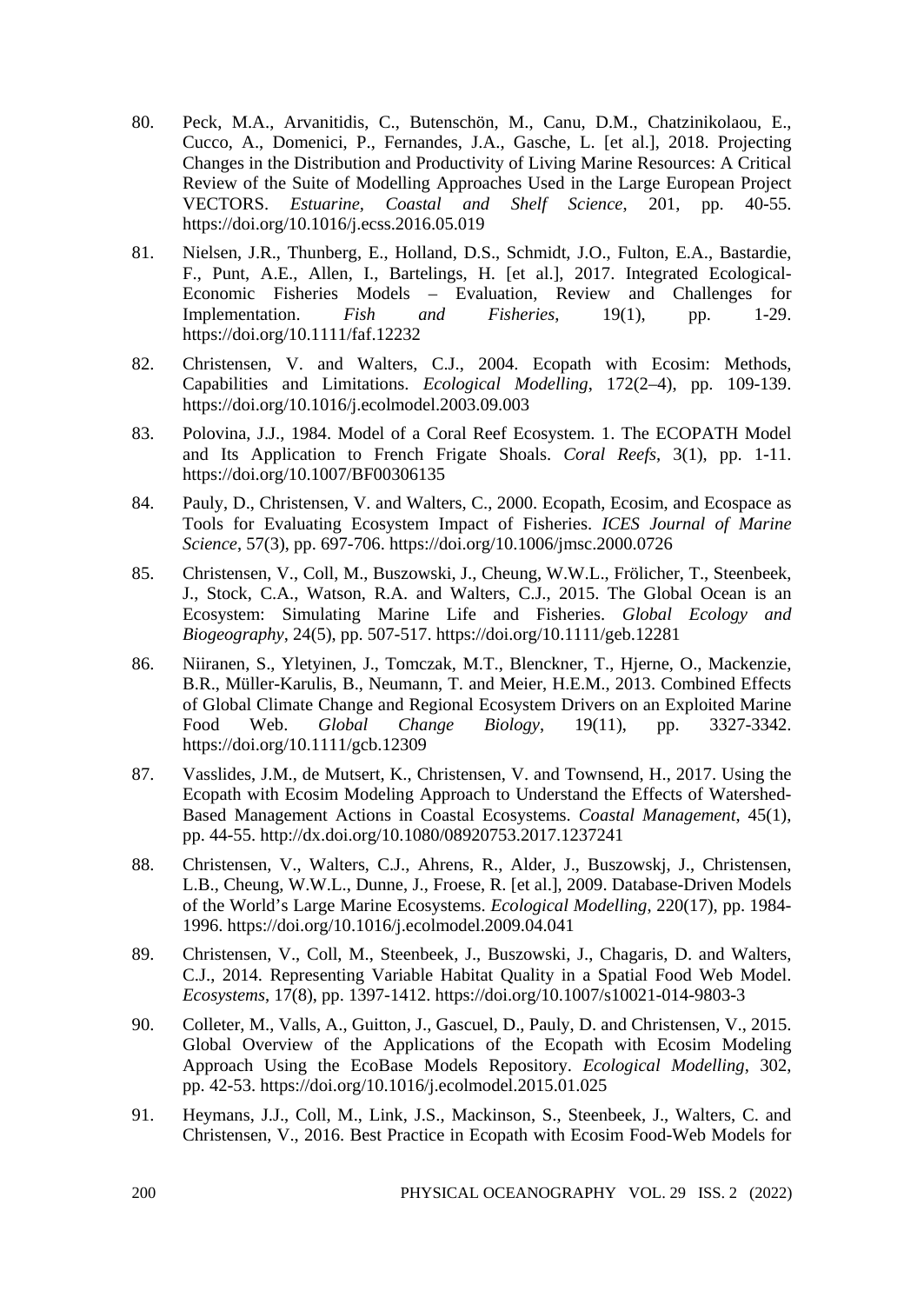Ecosystem-Based Management. *Ecological Modelling,* 331, pp. 173-184. <https://doi.org/10.1016/j.ecolmodel.2015.12.007>

- 92. Walters, C., Pauly, D. and Christensen, V., 1999. Ecospace: Prediction of Mesoscale Spatial Patterns in Trophic Relationships of Exploited Ecosystems, with Emphasis on the Impacts of Marine Protected Areas. *Ecosystems*, 2(6), pp. 539-554. https://doi.org/10.1007/s100219900101
- 93. Walters, C., Christensen, V., Walters, W. and Rose, K., 2010. Representation of Multistanza Life Histories in Ecospace Models for Spatial Organization of Ecosystem Trophic Interaction Patterns. *Bulletin of Marine Science*, 86(2), pp. 439- 459. **Available at: Available at: at:** [https://www.ingentaconnect.com/contentone/umrsmas/bullmar/2010/00000086/0000](https://www.ingentaconnect.com/contentone/umrsmas/bullmar/2010/00000086/00000002/art00017) [0002/art00017](https://www.ingentaconnect.com/contentone/umrsmas/bullmar/2010/00000086/00000002/art00017) [Accessed: 20 April 2022].
- 94. Vasslides, J.M., de Mutsert, K., Christensen, V. and Townsend, H., 2017. Using the Ecopath with Ecosim Modeling Approach to Understand the Effects of Watershed-Based Management Actions in Coastal Ecosystems. *Coastal Management*, 45(1), pp. 44-55.<https://doi.org/10.1080/08920753.2017.1237241>
- 95. Steenbeek, J., Coll, M., Gurney, L., Mélin, F., Hoepffner, N., Buszowski, J. and Christensen, V., 2013. Bridging the Gap between Ecosystem Modeling Tools and Geographic Information Systems: Driving a Food Web Model with External Spatial–Temporal Data. *Ecological Modelling*, 263, pp. 139-151. <https://doi.org/10.1016/j.ecolmodel.2013.04.027>
- 96. Whitehouse, G.A. and Aydin, K.Y., 2020. Assessing the Sensitivity of Three Alaska Marine Food Webs to Perturbations: an Example of Ecosim Simulations Using Rpath. *Ecological Modelling*, 429, 109074. <https://doi.org/10.1016/j.ecolmodel.2020.109074>
- 97. Berdnikov, S.V. and Sorokina, V.V., 2012. [Results of Applying the EwE Approach to Assess the Acceptable Fishing Impact on Fish Populations in the Barents, Okhotsk, Bering, Kara and Black Seas]. In: SFU, 2012. *Ecology. Economy. Informatics. XL Сonference on Mathematical Modeling for the Problems of Rational Nature Management: Proceedings of the International Scientific Conference. Abrau-Durso, September 3-8, 2012.* Rostov-on-Don: Publishing House of the Southern Federal University, pp. 35-39 (in Russian).
- 98. Radchenko, V.I., 2015. Characterization of the Sea of Okhotsk Ecosystem Based on Ecosystem Modelling. *Trudy VNIRO*, 155, pp. 79-111. Available at: [http://vniro.ru/files/trydi\\_vniro/archive/tv\\_2015\\_t\\_155\\_article\\_7.pdf](http://vniro.ru/files/trydi_vniro/archive/tv_2015_t_155_article_7.pdf) [Accessed: 20 April 2022] (in Russian).
- 99. Zavolokin, A.V., Radchenko, V.I. and Kulik, V.V., 2014. Dynamics of Trophic Structure for the Epipelagic Community in the Western Bering Sea. *Izvestiya TINRO*, 179, pp. 204-219. <https://doi.org/10.26428/1606-9919-2014-179-204-219> (in Russian).
- 100. Shin, Y.-J. and Cury, P., 2001. Exploring Fish Community Dynamics through Size-Dependent Trophic Interactions Using a Spatialized Individual-Based Model. *Aquatic Living Resources*, 14(2), pp. 65-80. https://doi.org/10.1016/S0990- 7440(01)01106-8
- 101. Travers, M., Shin, Y.-J., Jennings, S., Machu, E., Huggett, J.A., Field, J.G. and Cury, P.M., 2009. Two-Way Coupling Versus One-Way Forcing of Plankton and Fish Models to Predict Ecosystem Changes in the Benguela. *Ecological Modelling*, 220(21), pp. 3089-3099. https://doi.org/10.1016/j.ecolmodel.2009.08.016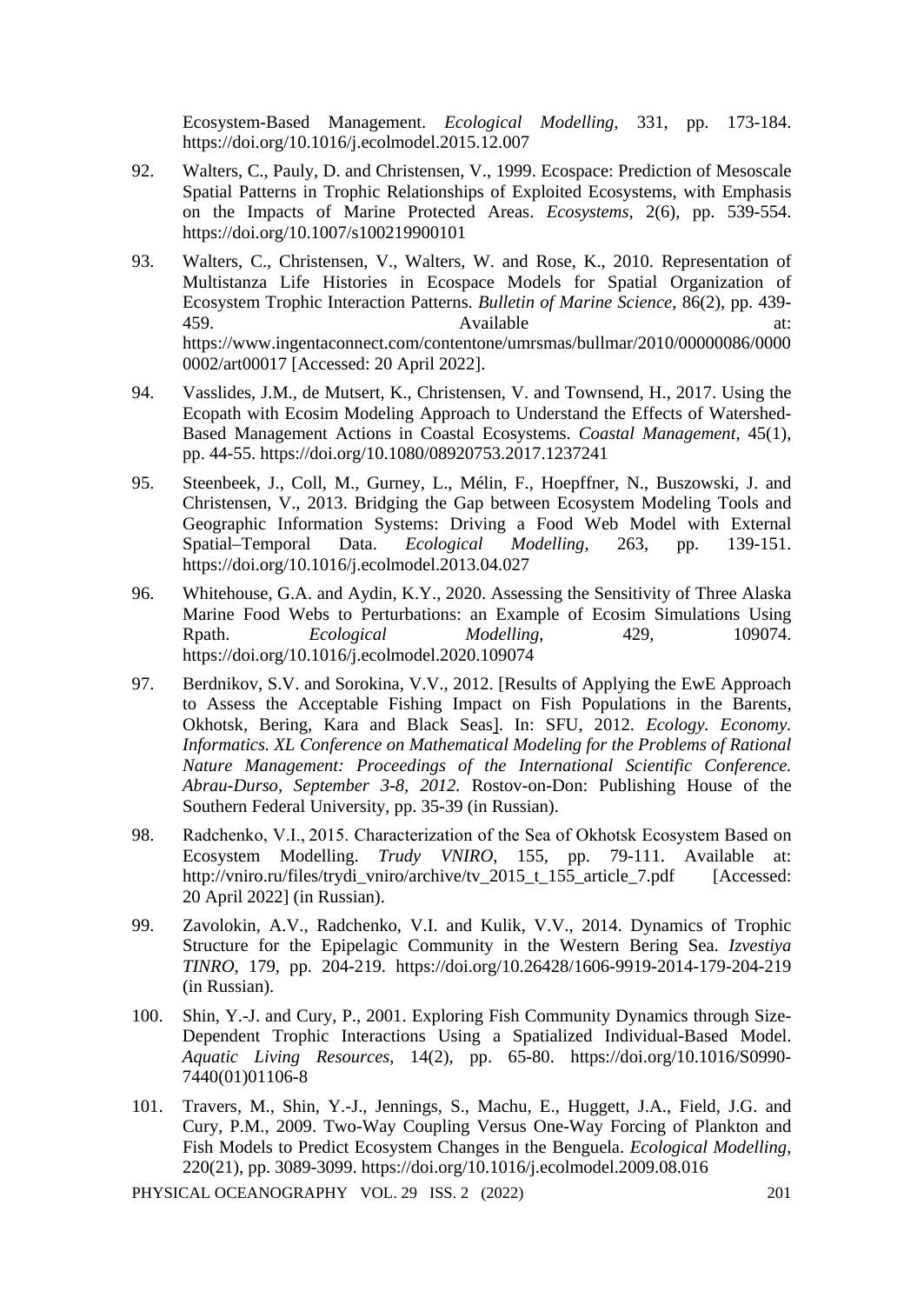- 102. Yemane, D., Shin, Y.-J. and Field, J., 2009. Exploring the Effect of Marine Protected Areas on the Dynamics of Fish Communities in the Southern Benguela: an Individual-Based Modelling Approach. *ICES Journal of Marine Science*, 66(2), pp. 378-387. https://doi.org/10.1093/icesjms/fsn171
- 103. Hyder, K., Rossberg, A.G., Allen, J.I., Austen, M.C., Barciela, R.M., Bannister, H.J., Blackwell, P.G., Blanchard, J.L., Burrows, M.T. [et al.], 2015. Making Modelling Count – Increasing the Contribution of Shelf-Seas Community and Ecosystem Models to Policy Development and Management. *Marine Policy*, 61, pp. 291-302. https://doi.org/10.1016/j.marpol.2015.07.015
- 104. Berdnikov, S.V., Selyutin, V.V., Vasilchenko, V.V. and Caddy, J.F., 1999. Trophodynamic Model of the Black and Azov Sea Pelagic Ecosystem: Consequences of the Comb Jelly, Mnemiopsis Leydei, Invasion. *Fisheries Research*, 42(3), pp. 261-289. https://doi.org/10.1016/S0165-7836(99)00049-1
- 105. Dashkevich, L.V., Berdnikov, S.V. and Golubev, V.A., 2007. [Application of the Trophodynamic Model of the Barents Sea to Analyze the Commercial Population Dynamics and Assess the Permissible Load on the Ecosystem]. In: G. G. Matishov, ed., 2007. *Complex Investigations of Processes, Сharacteristics and Resources of Russian Seas of North European Basin*. Apatity: KSC RAS. Iss. 2, pp. 64-103 (in Russian).
- 106. Matishov, G. and Levitus, S., eds., 2006. *Climatic Atlas of the Azov Sea*. NOAA Atlas NESDIS 59. Washington D.C.: U.S. Government Printing Office, 148 p. CD-ROM.
- 107. Levitus, S., 2013. *NODC Standard Product: International Ocean Atlas Volume 11 – Climatic Atlas of the Sea of Azov 2008* (1 disc set) (NCEI Accession 0098574). NOAA National Centers for Environmental Information. Dataset. Available at: https://www.ncei.noaa.gov/archive/accession/0098574 [Accessed: 26 February 2022].
- 108. Matishov, G.G., Sherman, K. and Levitus, S., eds., 2014. *Atlas of Climatic Changes in Nine Large Marine Ecosystems of the Northern Hemisphere (1827-2013).* NOAA Atlas NESDIS 78. Washington D.C., 131 p. doi:10.7289/V5Q52MK5
- 109. Ch. Sheppard, ed., 2019. *World Seas: An Environmental Evaluation. Volume I Europe. The Americas and West Africa*. 2nd Edition. Academic Press, 912 p. https://doi.org/10.1016/C2015-0-04330-1
- 110. Ch. Sheppard, ed., 2019. *World Seas: An Environmental Evaluation*. *Volume II: the Indian Ocean to the Pacific*. 2nd Edition. Academic Press, 932 p. https://doi.org/10.1016/C2015- 0-04332-5
- 111. Ch. Sheppard, ed., 2019. *World Seas: an Environmental Evaluation*. *Volume III: Ecological Issues and Environmental Impacts*. 2nd Edition. Academic Press, 666 p. https://doi.org/10.1016/C2015-0-04336-2
- 112. Wright, D.J., Haymon, R.M., Macdonald, K.C. and Goodchild, M., 1994. The Power of Geographic Information Systems (GIS) for Oceanography: Implications for Spatio-Temporal Modelling of Mid-Ocean Ridge Evolution. Conference Paper. In: Oceanograhy Society, 1994. *Proceedings of The Oceanography Society Pacific Basin Meeting*. Honolulu, Hawaii, pp. 66.
- 113. Ouellette, W. and Getine, W., 2016. Remote Sensing for Marine Spatial Planning and Integrated Coastal Areas Management: Achievements, Challenges, Opportunities and Future Prospects. *Remote Sensing Applications: Society and Environment*, 4, pp. 138-157. https://doi.org/10.1016/j.rsase.2016.07.003